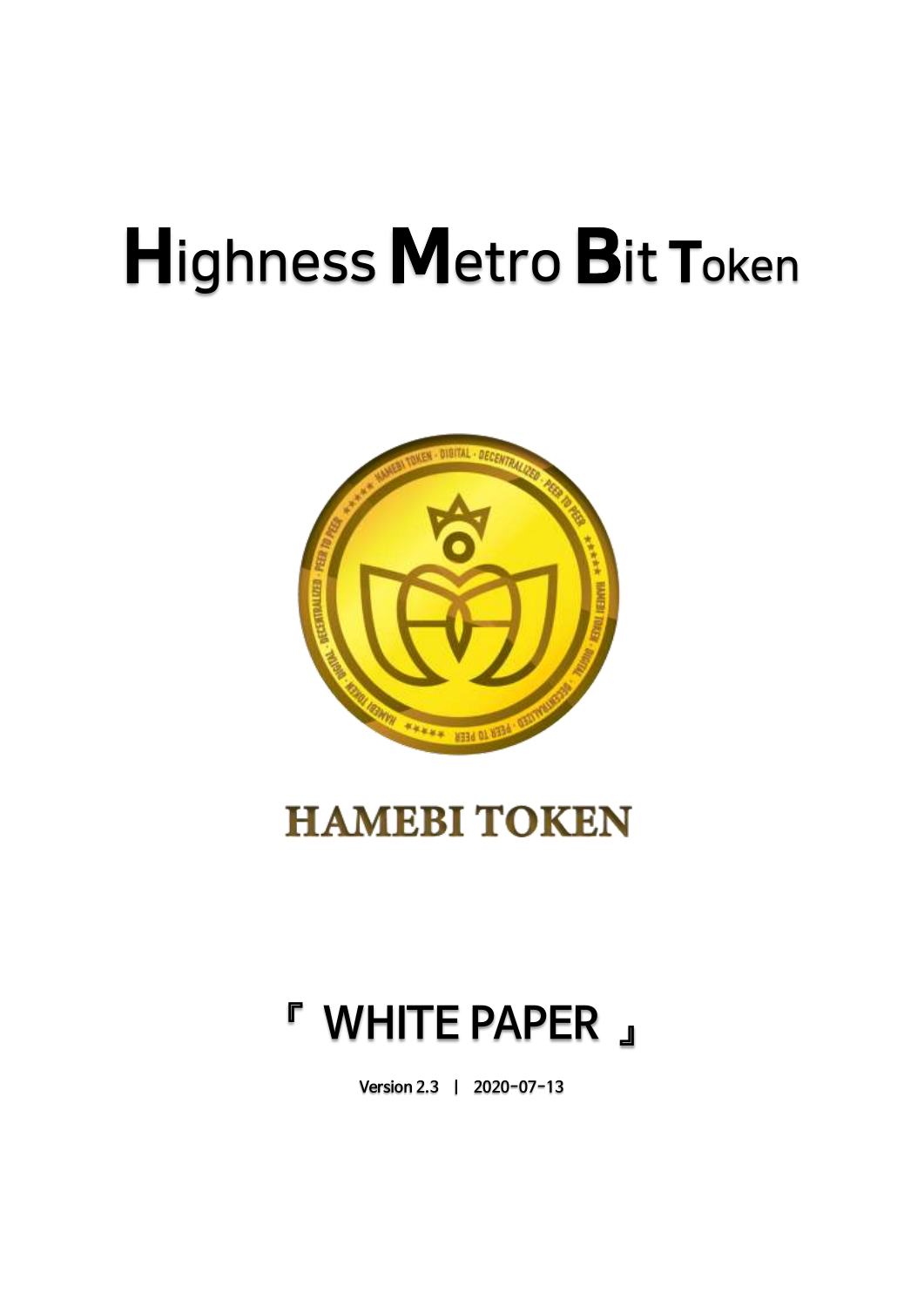## Table of Contents

- ⚫ Legal Notice & Disclaimer
	- 1 Goals of Hamebi (HMB) Token
	- 1.1 What is Hamebi (Highness Metro Bit)?
	- 1.2 Smart City Infrastructure Development
	- 1.3 MobiCoins Integrated Wallet Platform Development
	- 1.4 MobiDollar Interlinkage
	- 2 Hamebi (HMB) Profit Model
	- 2.1 Smart City Infrastructure
	- 2.2 Online Shopping Mall with Cryptocurrency Payment
	- 2.3 MobiCoins Platform Service
	- 2.4 Blockchain Enterprise
	- 3 Hamebi (HMB) Token Information
	- 3.1 Blockchain & Issuance Information
	- 3.2 Fund Allocation Plan
	- 4 Hamebi (HMB) Patents
	- 4.1 Financial related Patents
	- 4.2 Messenger related Patents
	- 4.3 Logistic Field related Patents
	- 4.4 Applicable Business Fields
	- 5 Hamebi (HMB) Token Roadmap
	- 5.1 Beginning to Present (2015 ~ 2019.2Q)
	- 5.2 Present to Future plans (2019.3Q ~ 2020)

6 Development Consortium

7 Appendix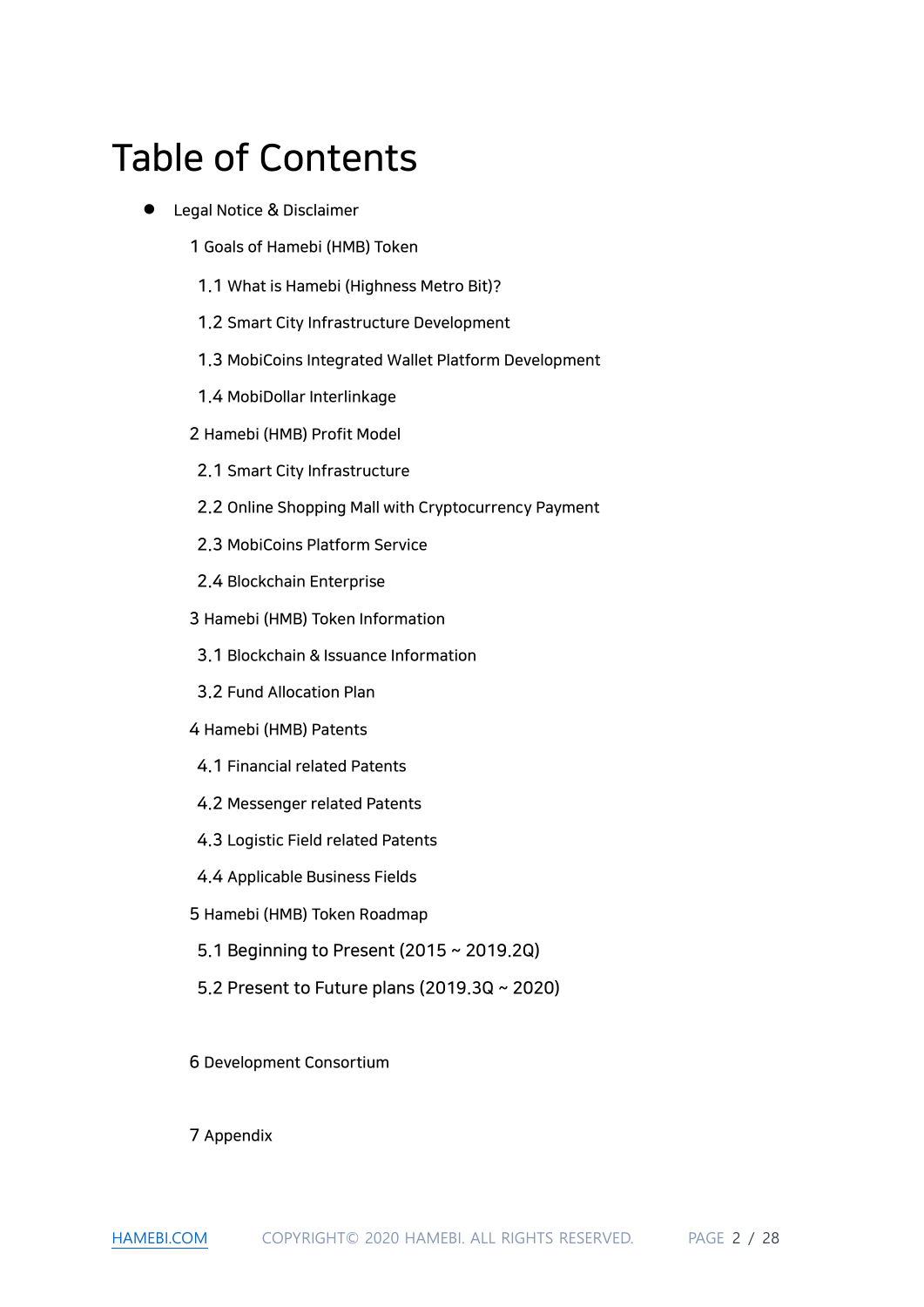## <Legal Notice and Disclaimer>

This white paper describes the Hamebi (HMB) Token project and reflects the latest information about the project at the time of writing and is not final. From time to time, information such as business operation and development plans of Hamebi token (HMB) may be changed, modified, added or supplemented on an irregular basis.

The potential investors of Hamebi (HMB) Token may cause damage to the value of the token by any change in any environmental circumstances (economic, political, legal, etc.). Also, Hamebi (HMB) Token shall not be liable for any loss or damage of any kind. All potential investors are therefore obliged to understanding and complying with all applicable regulations within their obligation to understand this document and within the law of their jurisdiction and be responsible for their own decisions.

The information on Website and any other information about technologies related to Hamebi Token (HMB) system are forward-looking and may not have been validated or corroborated by any organization or institution. Therefore, it is recommended that you ask for business and operation advice from experts of law, finance, tax and so on.

Hamebi (HMB) Token team does not provide any form of continuing warranty or settlement of any kind or any liability whatsoever for the content described in this white paper.

It is important to note that holders of Hamebi (HMB) Token are not guaranteed of the completion and continued operation of Hamebi Token, and it can result in business interruptions and failures due to any change in the environment (lack of funds, development failure, regulations, etc.). All responsibilities hereunder are not compensated by Hamebi (HMB) Token team, and you are wholly responsible for recognizing and accepting all risks.

Hamebi (HMB) Token does not take any legal responsibility for the contents of this white paper. However, Hamebi (HMB) Token team recognizes that we have moral responsibilities for project completion and operation. Thus, we will fully collect feedback from communities and strive to move in the right direction.

New Version Update Notice:

2019.07.29: integrated listing due to MBC coin's request.

2019:11.26: Total volume decreased due to MBC coin's request.

2020.07.01: Along with the policy of ISEA Foundation, new updates have been applied after integrated listing of MBC coins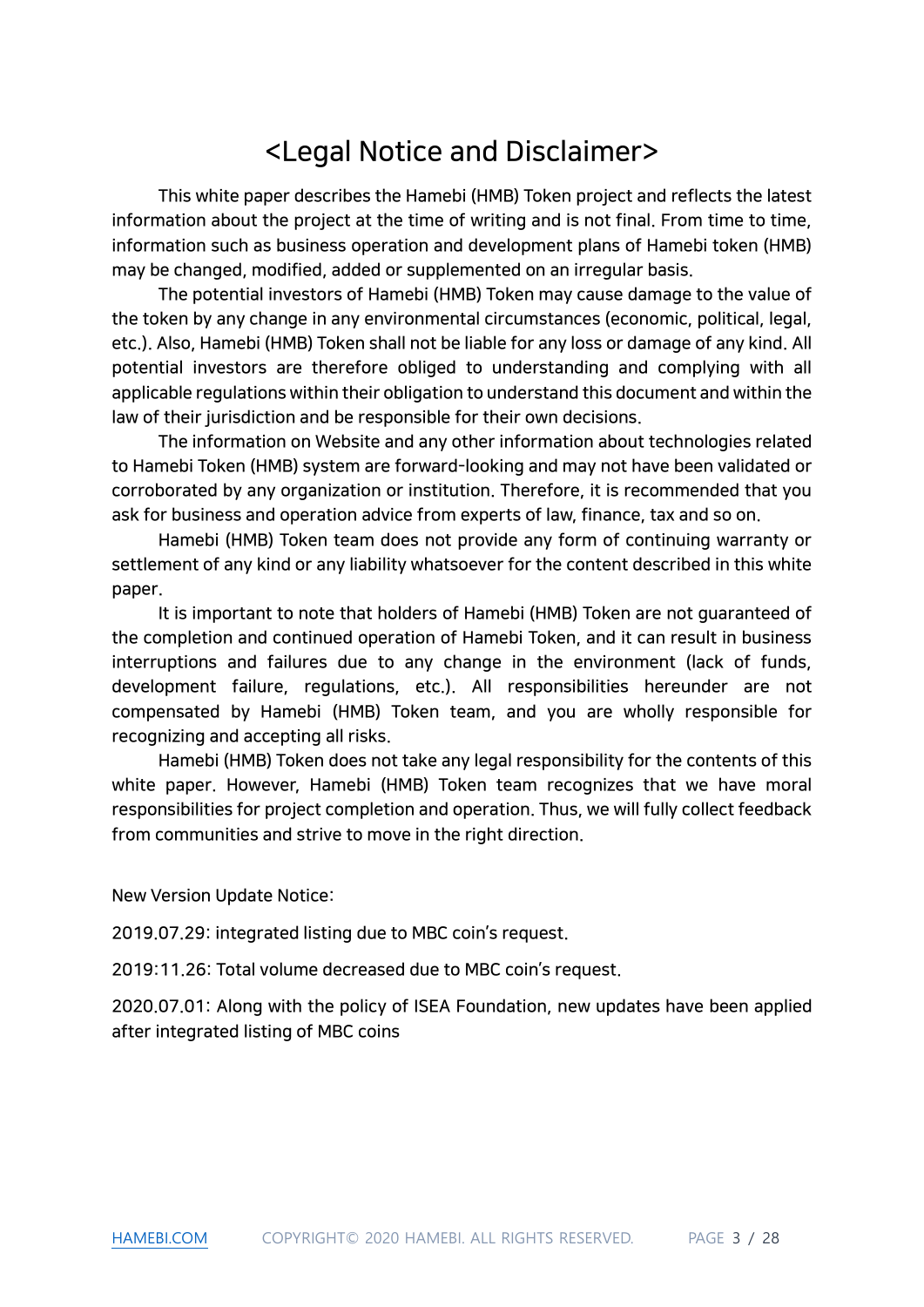## 01 Goals of Hamebi (HMB) Token

1.1 What is Hamebi (Highness Metro Bit)?

## Origin of 'HAMEBI'

HA: pronunciation of 'Highness', 'High-level', which means High position, Royal, Noble.

ME: derived from 'Metro', 'Metropolitan', 'Metropolis', which means Wide range, Population more than 1 million.

And,

## BI: abbreviation of 'Bitcoin' to realize the ideology of blockchain decentralization.

That is, Hamebi Token (HMB) will become a leader in blockchain industry through innovative technologies and strategic partnerships and develop smart cities. Also, Hamebi Token (HMB) will be the center of true cryptocurrency and blockchain platform by perfect realization of decentralization.

'Hamebi Token' is the official English name, and its abbreviation is 'HMB'.

Hamebi Token(HMB) is the specialized cryptocurrency, which is associated with MobiCoins Wallet Platform and MobiDollar. Thus, HMB can be used in our daily lives in various fields including payment, transaction, communication and credit such as wire-transfer, receipt, online shopping, global trade, legal currency P2P matching, loan, Mcash (MCH) deposit and so on.

## 1.2 Smart City Infrastructure Development

Hamebi Token (HMB) will play a key role in smart cities by building communication infrastructure and payment platform supporting the implementation of Smart City Projects in countries around the world. HMB will combine innovative technologies with urban infrastructures in various fields of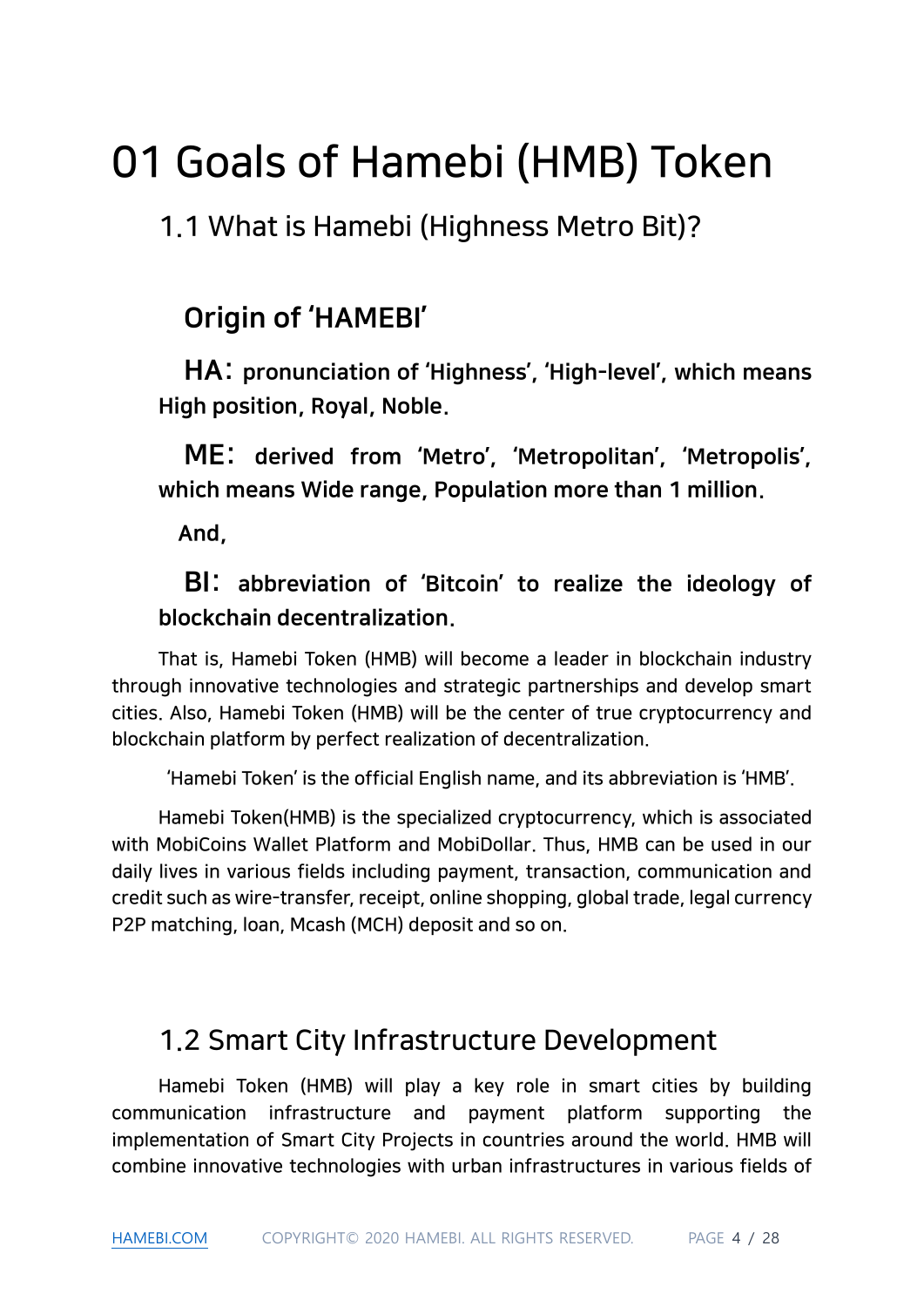services such as Payment, IoT, energy and welfare to solve various urban problems and improve living quality.

The following are some key examples that can be expected from combining Hamebi Blockchain Technology with city infrastructure.

#### Payment and Remittance

If payment and remittance are made by blockchain called Distributed Ledger Technology, it is possible to trade freely regardless of location or condition. This blockchain-based solution can be implemented in a variety of financial applications without the burden of paying transaction fee to a third party and it can improve efficiency and transparency through fast and secure transactions.

### P2P Logistics & Electric Power Exchange

In the past, it was possible to buy and sell residual electricity between prosumers and customers only with the approval by KEPCO after a prosumer selling residual electricity applied for electricity trade to a central medium (e.g. KEPCO). However, blockchain-based P2P power trading platform connects the best prosumer and consumer real time and enables immediate trade.

It is possible to maximize the activation of the electricity trading market and the energy efficiency since construction costs, maintenance fee, transmission expenses can be reduced, and surplus power can be sold conveniently.

## Internet of Things (IoT)

The time of sharing diverse information thanks to connection of all things online has dawn. The network formed by IoT is likely to give rise to concerns toward network monopolization since it is centralized. However, if blockchain network is established, the centralization problem can be resolved since information is shared in dispersed form and data quality is enhanced because data fabrication is prevented, and reliability is guaranteed through self-algorithm.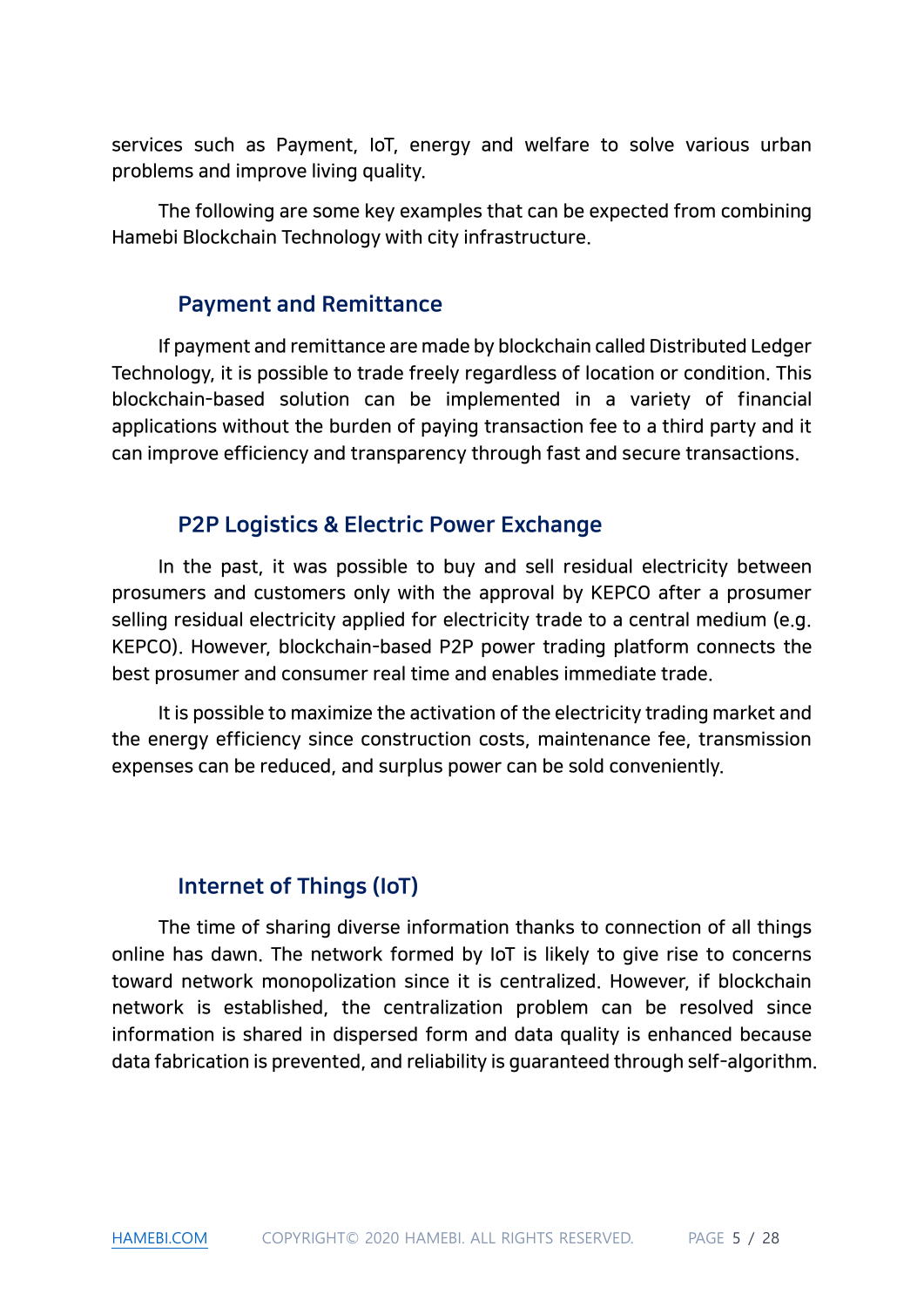## TV screen smartphone mirroring

By making enlargement, movement, and payment on TV screen possible through smartphone at all homes since payment chip has been installed in setup box connected to TV or the Internet, intimacy among family members is improved and home is used as an intelligent space enhancing convenience in making purchases.

## Health and Welfare

If method of using welfare system is transparently revealed and shared through blockchain, negative supply and demand can be prevented. By conducting correct supply and demand, financial extravagance can be prevented, and reliability improvement can be anticipated. In addition, since quality verification of welfare targets is carried out effectively, work burden is markedly reduced, and targets can receive health and welfare benefits swiftly.

## Public service

If blockchain is utilized in various public sectors such as ordinary administration, export distribution service, mobile area currency, verification and distribution history provision, and so on, which are the sectors to be revealed transparently in smart city, public services can become efficient, convenience can be enhanced, limitations of existing technology can be supplemented, and living quality can be improved by applying diverse convergence technology in daily life.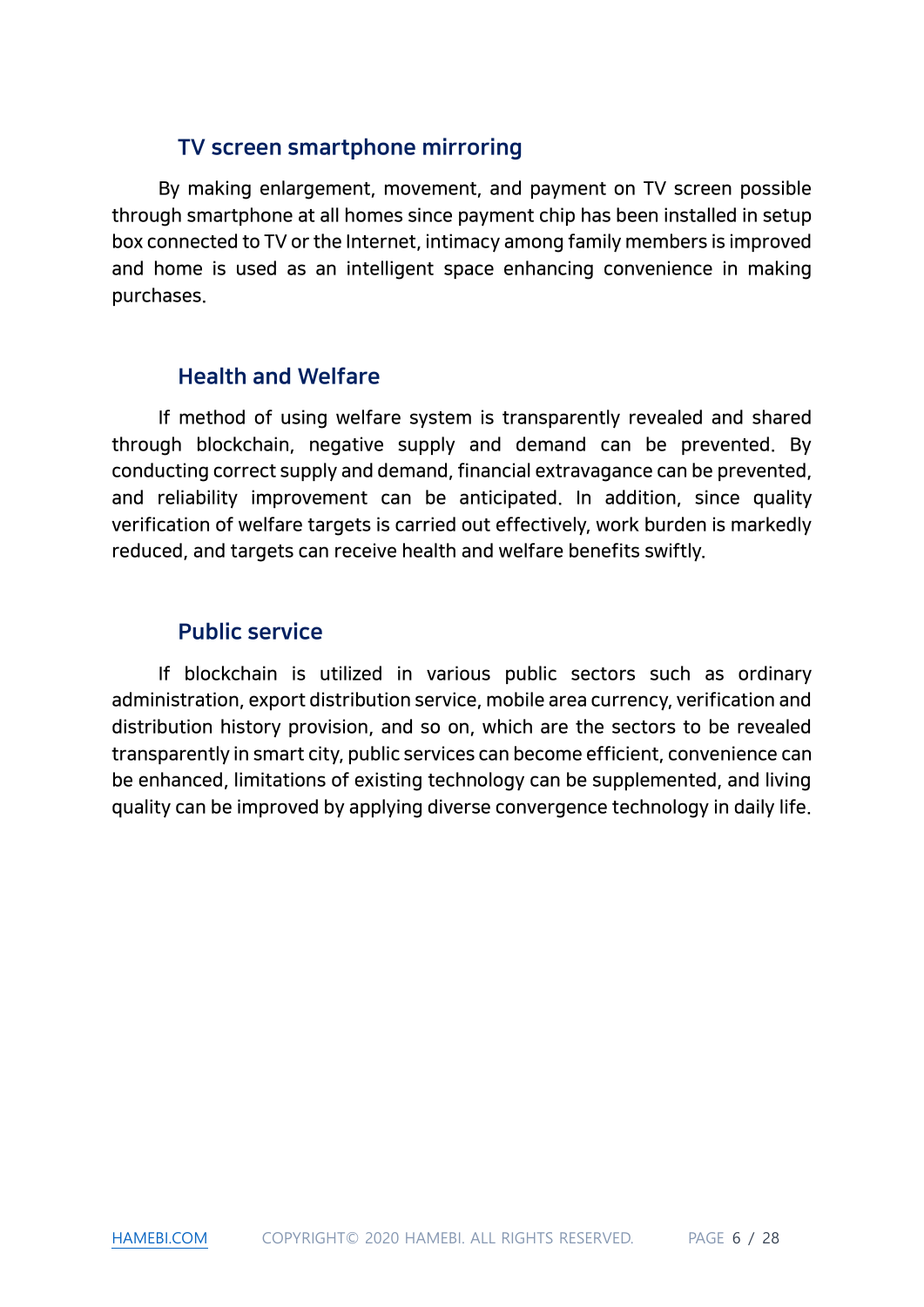## 1.3 MobiCoins Integrated Wallet Platform Development

Hamebi (HMB) Token takes a central position in MobiCoins Integrated Wallet Platform and leads establishing future-leading system for providing perfect solution system.

Users can do all sorts of financial transactions including making payments online and offline, e-receipt, escrow, loan, and tax calculation through wallet integrated platform of MobiCoins and the role of Information Communication Technology integrated communication and exchange of data and coins are possible since messenger function is contained. Furthermore, services in various fields (casting a ballot, administrative processing, medical service, etc.) are provided and compensation is also possible since data is provided (regarding road damage, accident report, and so on).



<Basic Screen Composition & Design>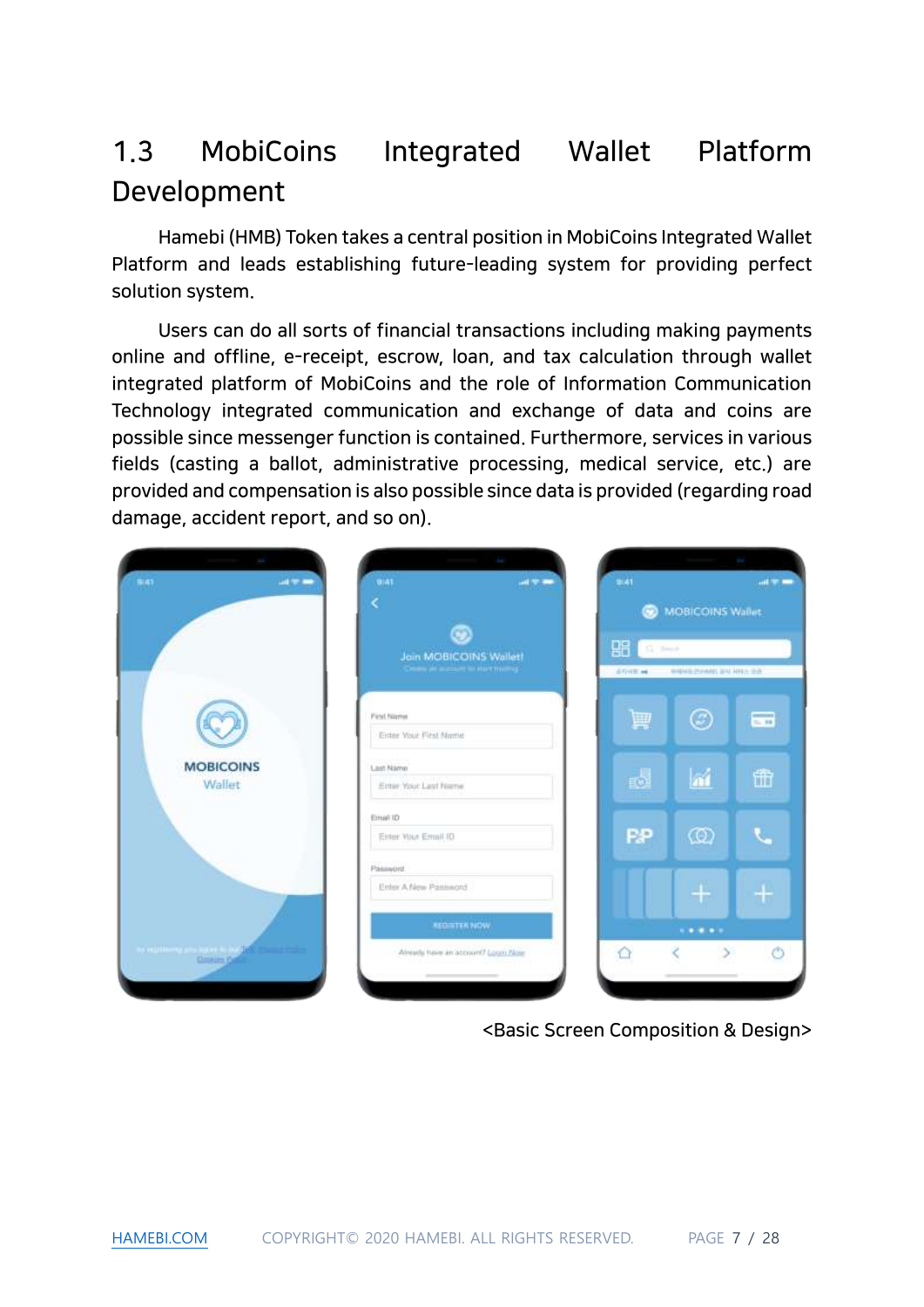



 $-40.50$ 

CHIN SHINH

5전만 모비되지

도전한 모바탕이

 $\circ$ 

 $-40.50$ 

80

5

£?

<Provide Diverse Financial Transaction & Services>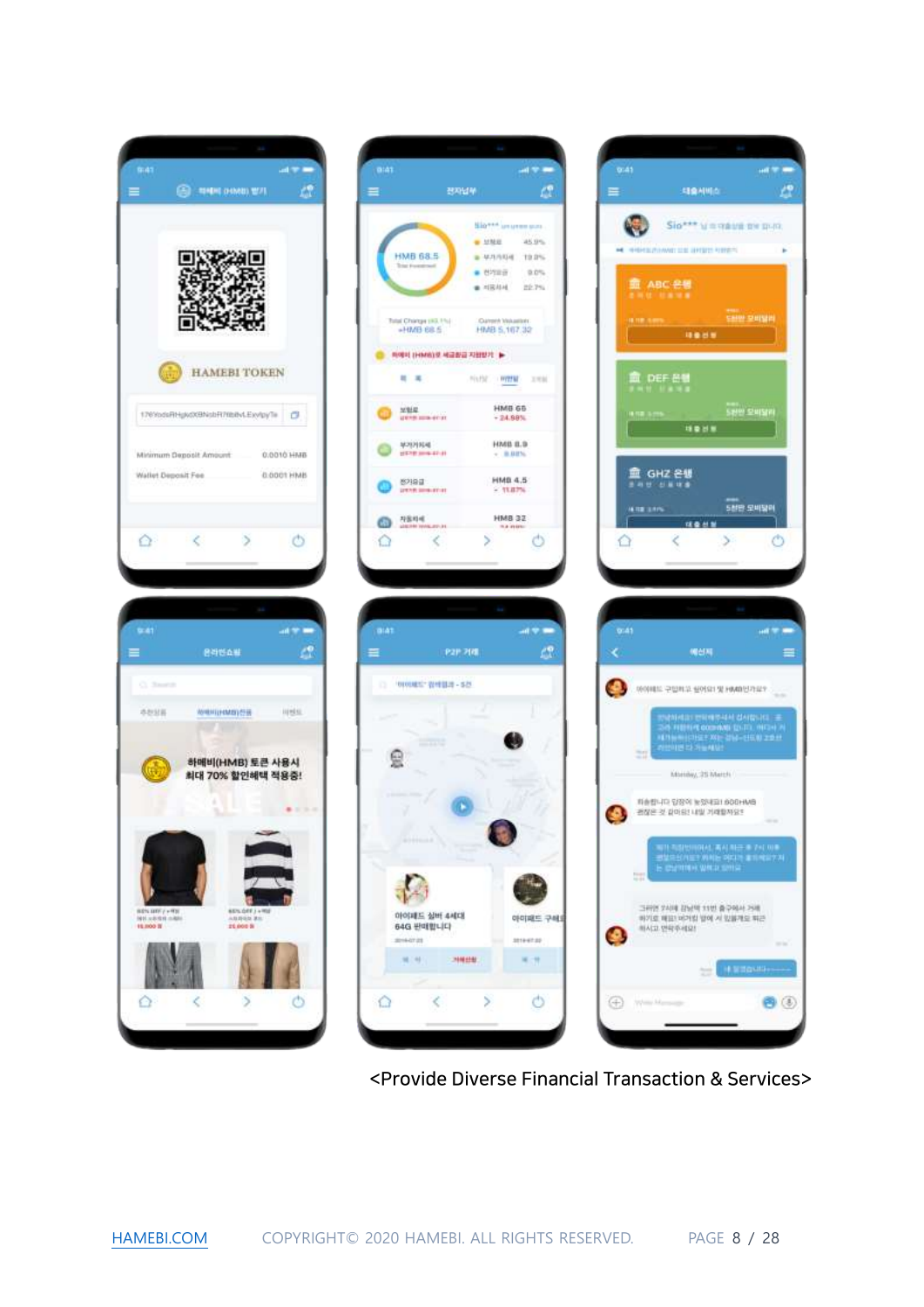### MobiCoins Integrated Wallet Platform

#### **Payment**

Payment is made easily by using QR Code or card reader.

Associating with Master Card, it enables to make payment worldwide

#### **Shopping Mall**

Purchasing products and discount benefits by using Hamebi (HMB) token.

#### - P2P

Location (GPS), escrow, various matching system, and e-mail receipt can be issued.

#### Bank transfer between users

Wire transfer, payment of fees, and so on are easier and more comfortable than bank.

#### **Messenger**

Buyer and seller are connected through chatting when transferring data, supporting online customer center tasks, and during P2P transactions.

#### **Exchange Market**

Connecting global exchange markets, participation of transactions between coins and transactions in KRW are possible.

#### **Charge**

Blockchain M-Cash (MCH) can also be interlinked with Master Card.

#### - Swap

Registration of hundreds of coins or swapping with other tokens are possible.

#### **Registration of Application**

Applications being frequently used can be added easily.

#### **Search**

Provided with various services including first-hand online searching application.

#### - Purchase

Listed Tokens can be purchased on MobiCoins Wallet Application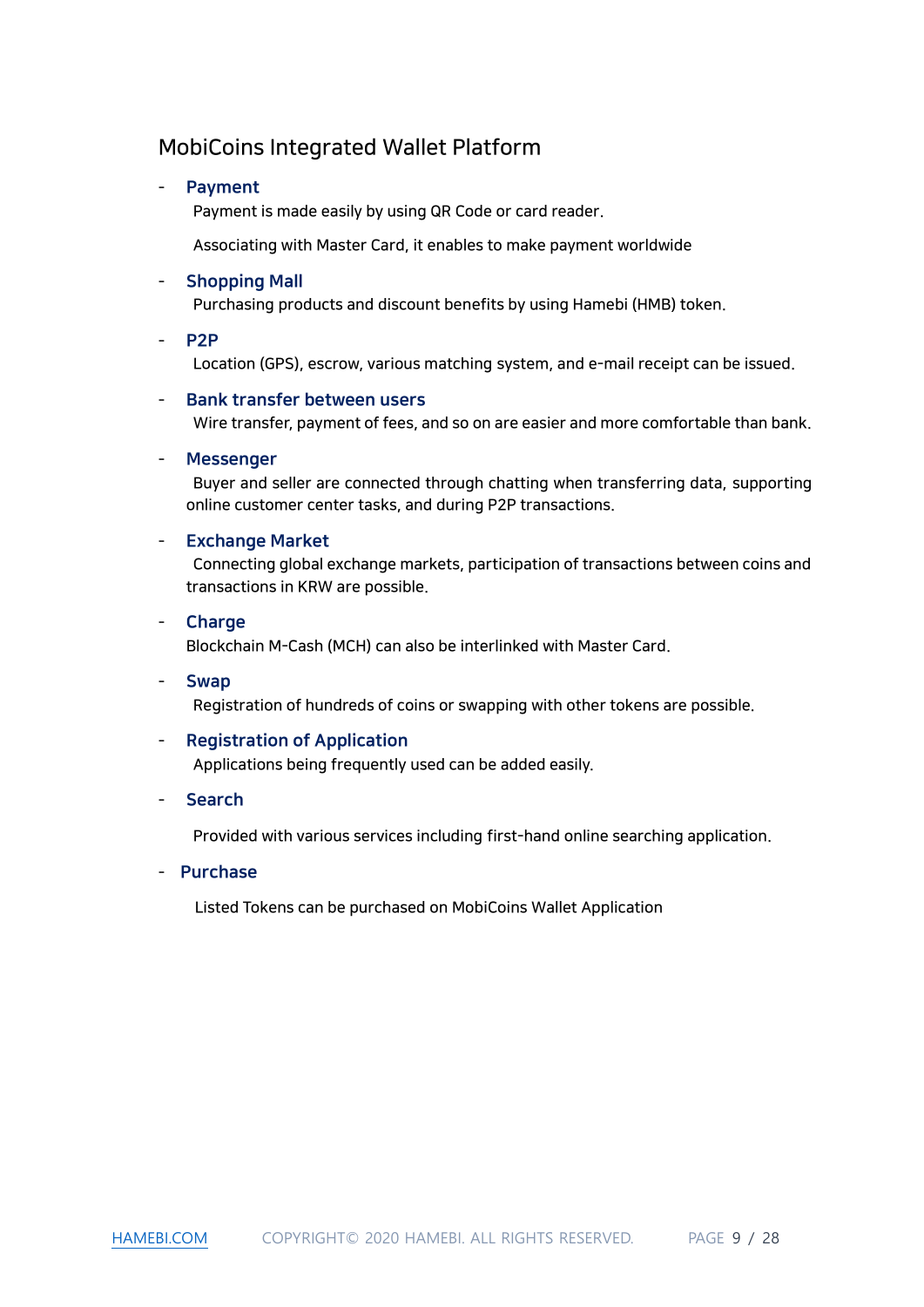## 1.4 MobiDollar Interlinkage

Hamebi (HMB) Token has been arranged to be connected to MobiDollar exclusively presented in the United Nations. MobiDollar is blockchain-based stable currency which can be traded and swapped with all currencies around the world.

Thus, since value is stable, it can be used efficiently in existing financial transactions. That is, since difficulties may arise when value fluctuates from coin price fluctuations when making payment, MobiDollar was issued as a marketfriendly and practical cryptocurrency to resolve such problems.

MobiDollar is an alternative to guarantee Survival Human Rights, resolve fixation of financial colonization, and overcome the side effects of gold standard. In order to contribute to ecosystem development by connecting with Hamebi (HMB) Token within MobiCoins Wallet Integrated Platform, GBFC (Global Blockchain Finance Committee) was organized through making resolutions by distinguished leaders of NGOs and respective representatives of professional institutes and governmental organizations of respective fields during the U.N. Conference in Geneva, which took place on 17 May 2019.

The issue amount of MobiDollar set all kinds of minerals, plants, animals, forests, seas, deserts, and so on as common properties of mankind, the entire earth area (approximately 510,650,700 km²) was digitized based on 'Earth Productivity Value Equivalence' standard, and 1 square kilometers (km²) was defined as 1,000 MobiDollars.

The total issuance amount is 510,650,700,000 MobiDollars. Since it is 'Survival Money' which borrowed a new concept – regarding Survival Human Rights; eradication of poverty and zero-hunger that are the first and the second goals of UN 2030 agenda for sustainable development of the United Nations, it is issued through a certain algorithm.

The purpose of MobiDollar project is to embrace and interlink a variety of cryptocurrencies as MobiDollar's sub-currency and to make them play their own role. And the sub-currencies are called 'MobiCoins'. The first sub-coins of MobiDollar are MBC coin and HMBC coin, and these two cryptocurrency are listed together on Global Exchange. 'MobiCoins Wallet' is the platform that can bring all sub-coins together in one application. Currently, HMB, HRO, ETH, USDT are listed on MobiCoins Wallet and they can be used as the payment method in Online Shopping Mall.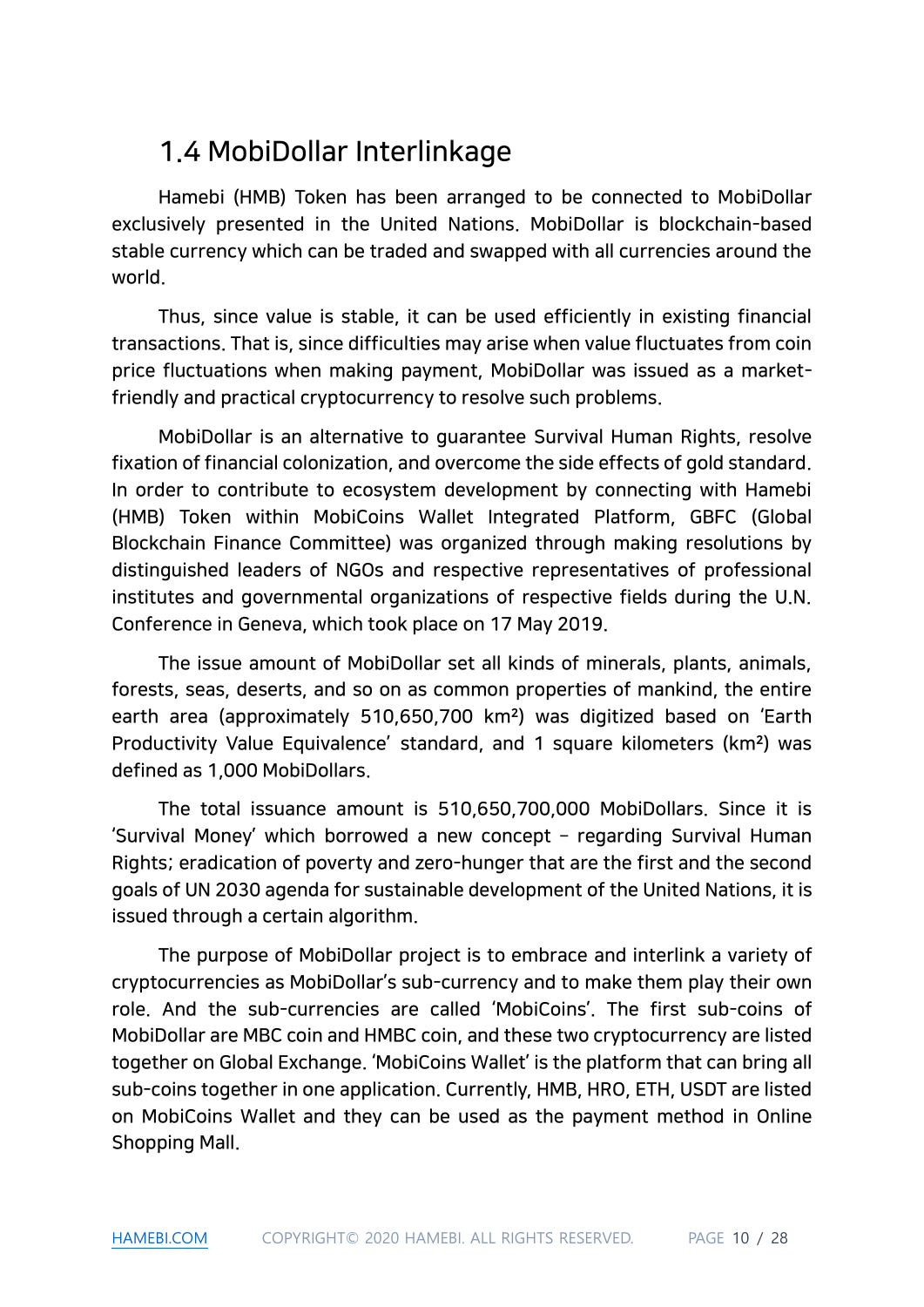MobiDollar – a survival human rights system – which is a key currency officially stated and announced at a United Nations conference is a 'decentralized common currency' that has been issued for all races to use to overcome the problems of limitation and finiteness of existing legal currencies and the problems of price fluctuation and loss of existing cryptocurrency at the crossroads of the Fourth Industrial Revolution.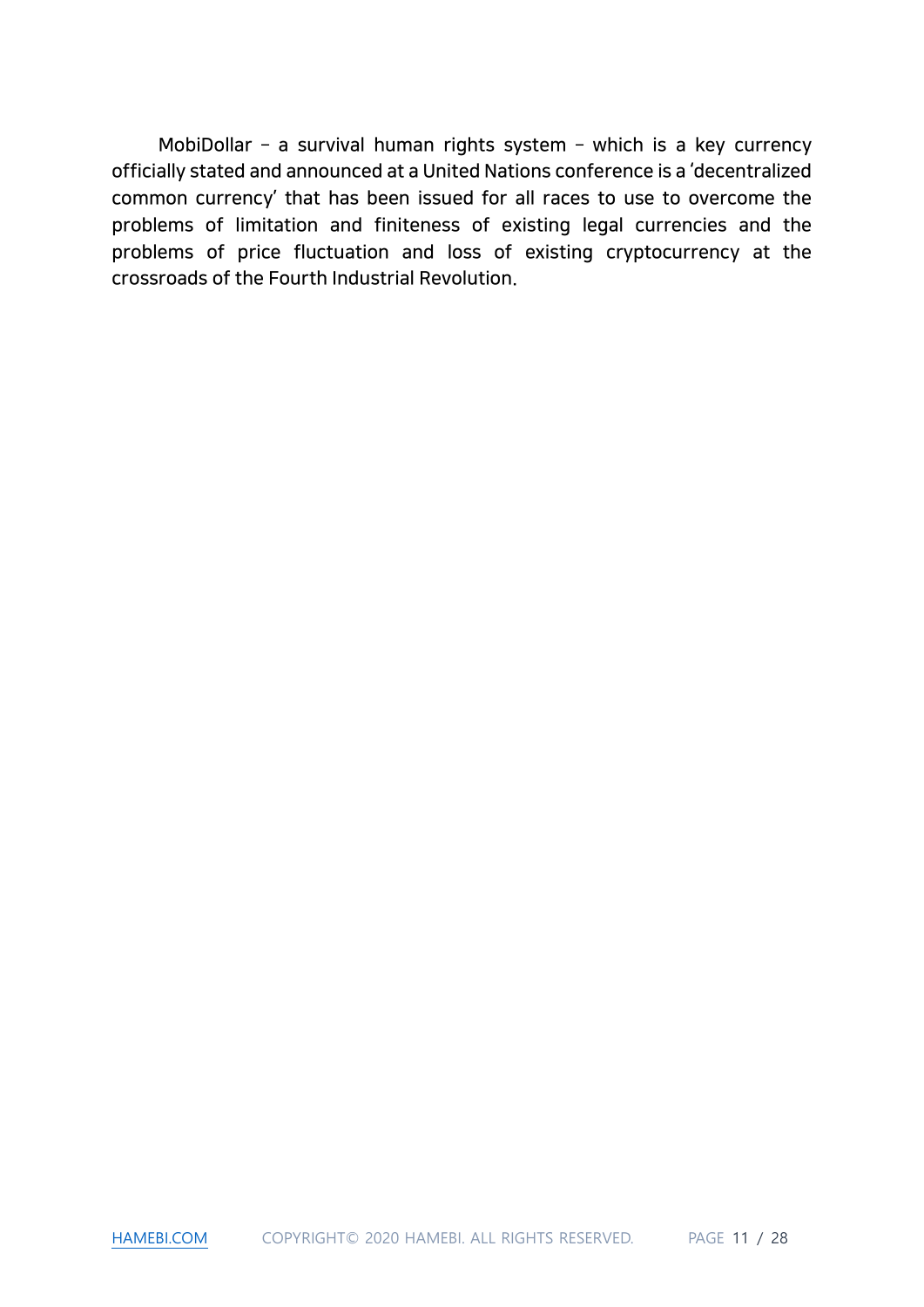## 02 Hamebi(HMB) Main Profit Model

## 2.1 Smart City Infrastructure

Hamebi (HMB) token will generate blockchain ecosystem in 510 major cities in respective countries around the world that operates based on the MobiDollar policy and preoccupy smart city infrastructure market by offering overall services including financial services and administrative services.

Hamebi (HMB) token will establish MobiDollar infrastructure of smart city, help users make huge financial profits, and HMB's value itself will increase.



Also, when users use important infrastructure elements of smart city, they can generate profits from paying blockchain-based network commission and fee.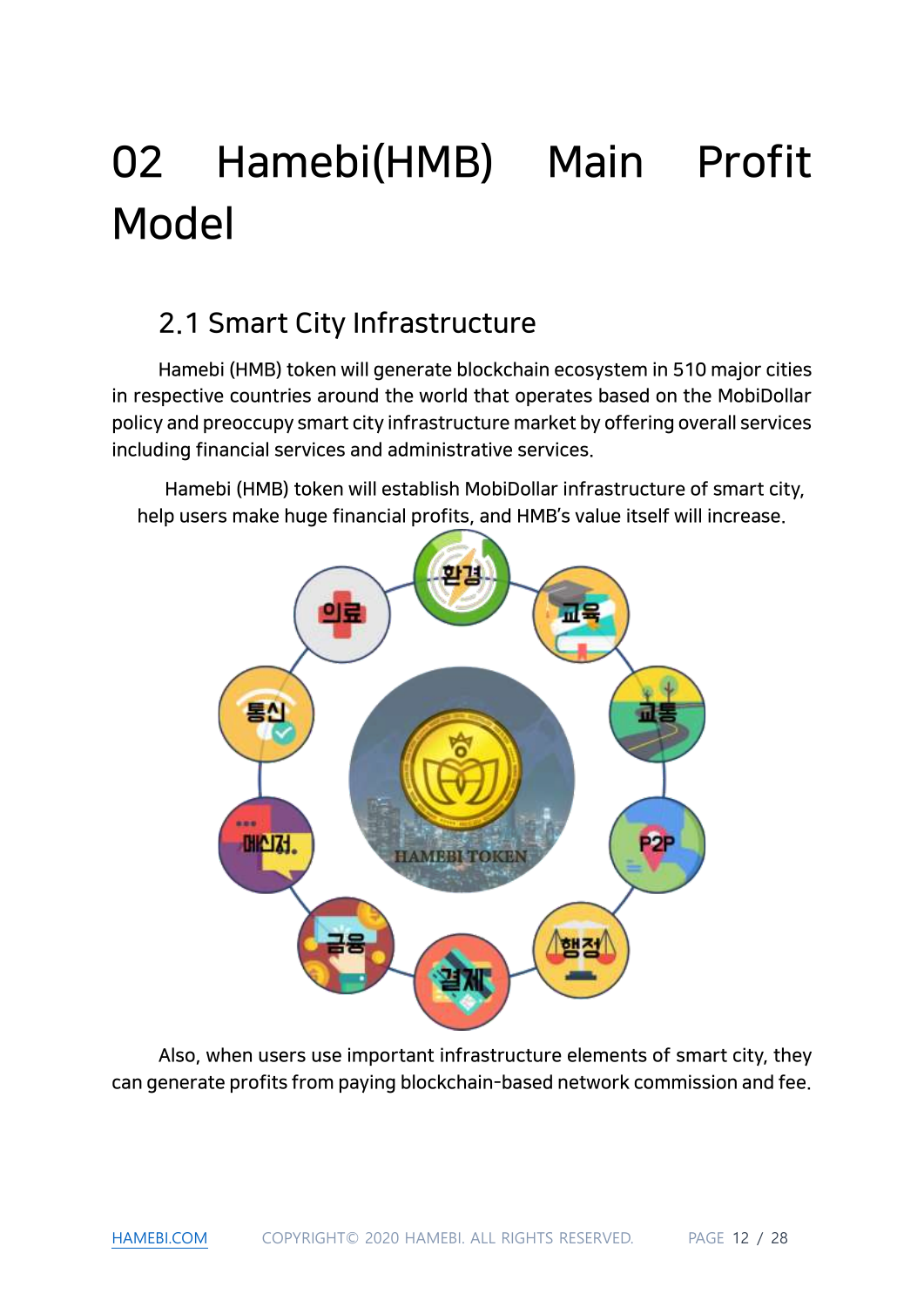## 2.2 Online Shopping Mall with Cryptocurrency Payment

Online shopping mall where payment can be done with all sorts of cryptocurrencies are expected to be developed and operated and a variety of products including food, clothing, and home appliances needed in daily life will be sold.



Some examples of operation method are purchasing another product with saved Hamebi mileage points after saving a certain amount as Hamebi Token and using added services such as discount benefits.

Since local specialties of regions affiliated with smart city institutes and discount event of local festival tickets are possible, consumption for local community development can be done.

Since MobiCoins is based on P2B (peer to business) transmission method of making payment directly from user's wallet without having to go through exchange market, safety is guaranteed from hacking.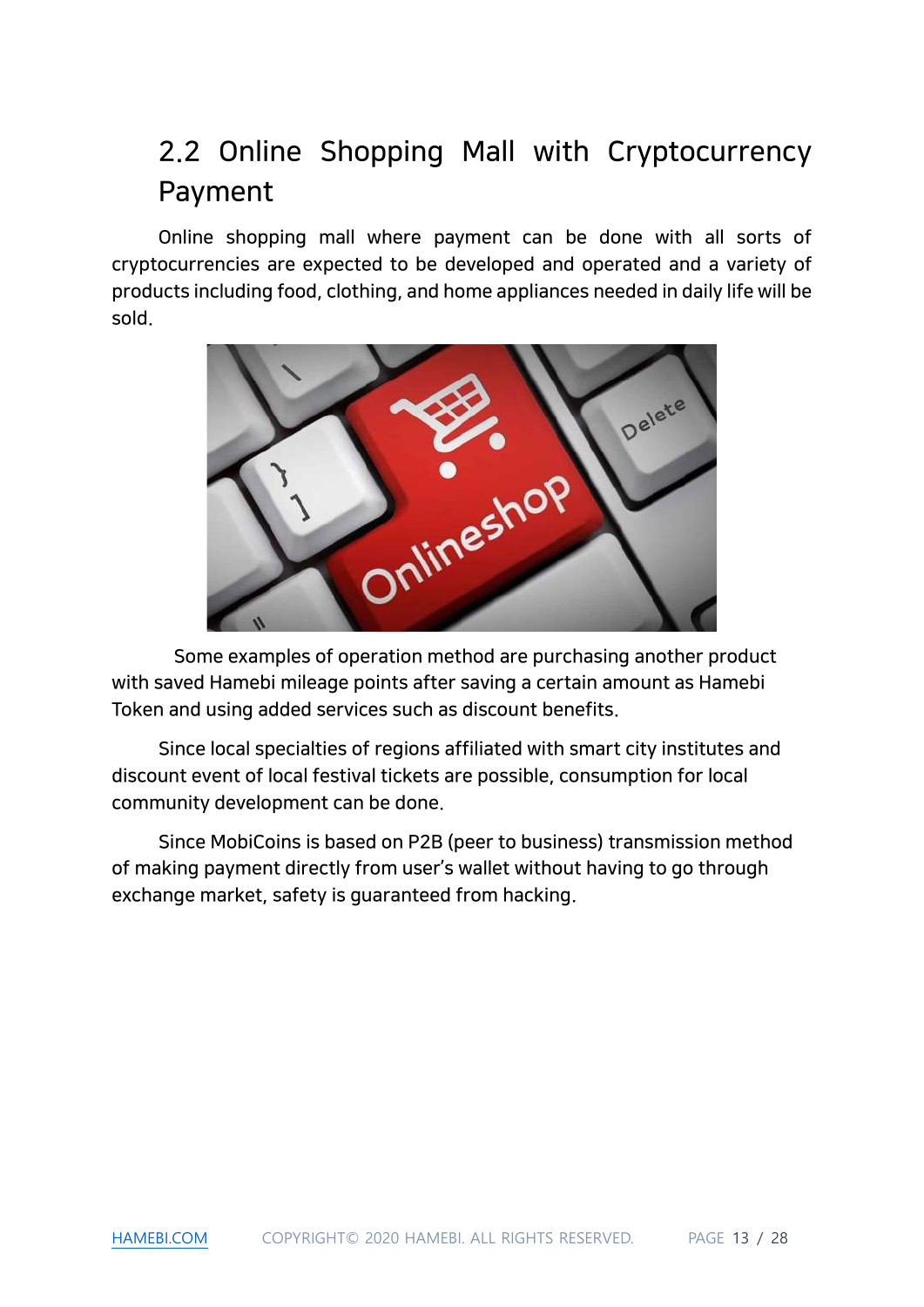## 2.3 MobiCoins Platform Service

MobiCoins Platform Services, which have built-in Hamebi (HMB) coins, is an Integrated Wallet Platform through which diverse blockchain-based services are provided and it offers integrated solutions by associating with smart city, respective institutes, and enterprises.



Users can use crytocurrency wallet, shopping mall, P2P, exchange market, and so on after registering once and users can expect to generate profits with regard to using respective services since MobiCoins will dominate the blockchain application market based on extensive financial transactions such as global integrated payment system, e-receipt, swap, loan, etc. and various chatting functions of built-in social messenger. MobiCoins Wallet also enables users to purchase Hamebi Token(HMB) directly on application. Also, in order for overseas payment to be possible, Hamebi Token can be charged on Master and Visa Card.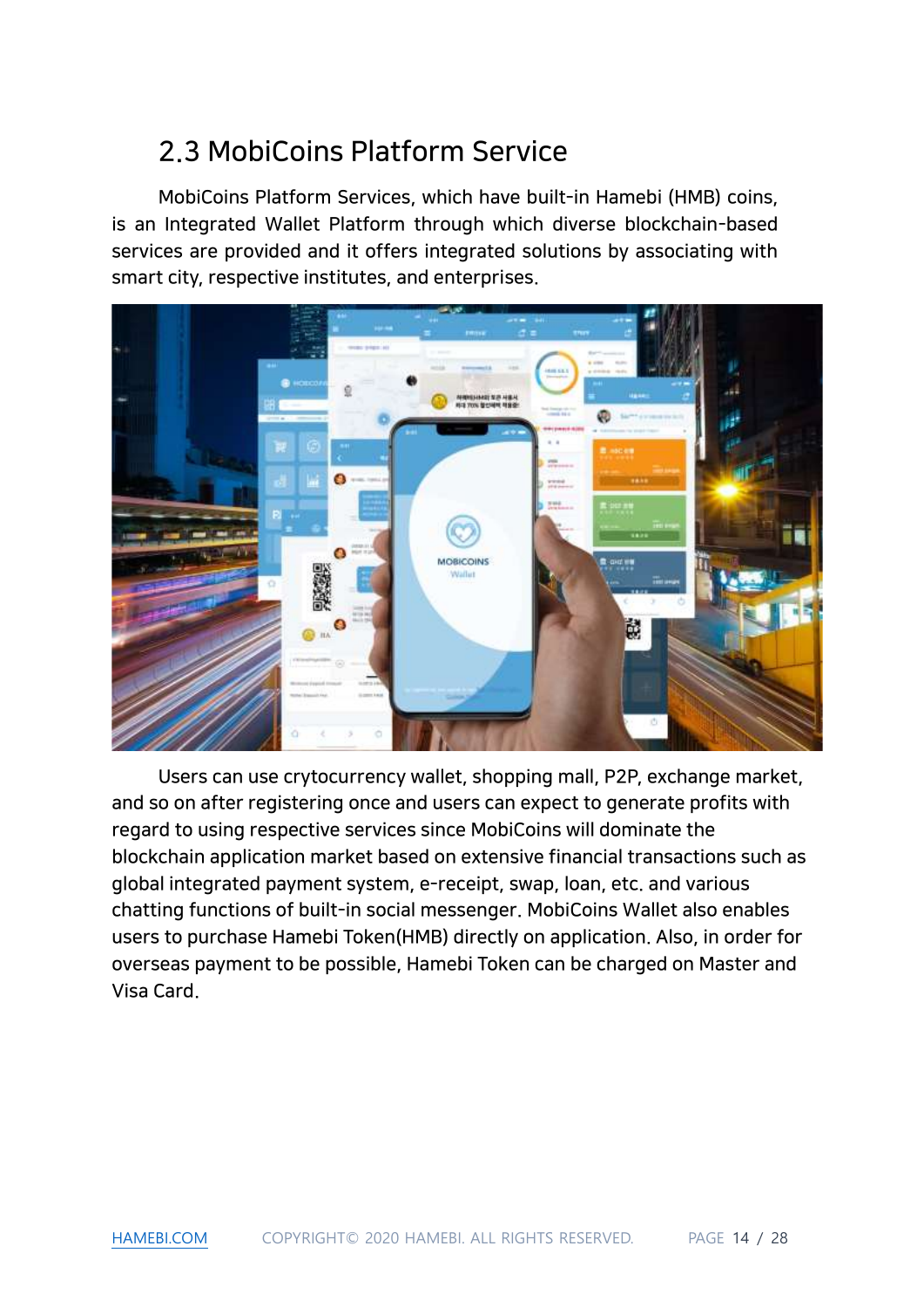## 2.4 Blockchain Enterprise

Blockchain technology – a key element of the Fourth Industrial Revolution – will advance the technologies which are to transform future business paradigm. In order to keep abreast with such a change, preparations for a new future have to be made.

Hamebi team is comprised of next generation leaders who will lead the blockchain industry and is making ceaseless development and growth.

Owing to preparations made years in advance, the team possesses a number of various patents. Since the team has a foundation to expand business thanks to association and collaboration with respective countries and global enterprises, the possibility to secure safe position and make progress in blockchain and cryptocurrency market is very high.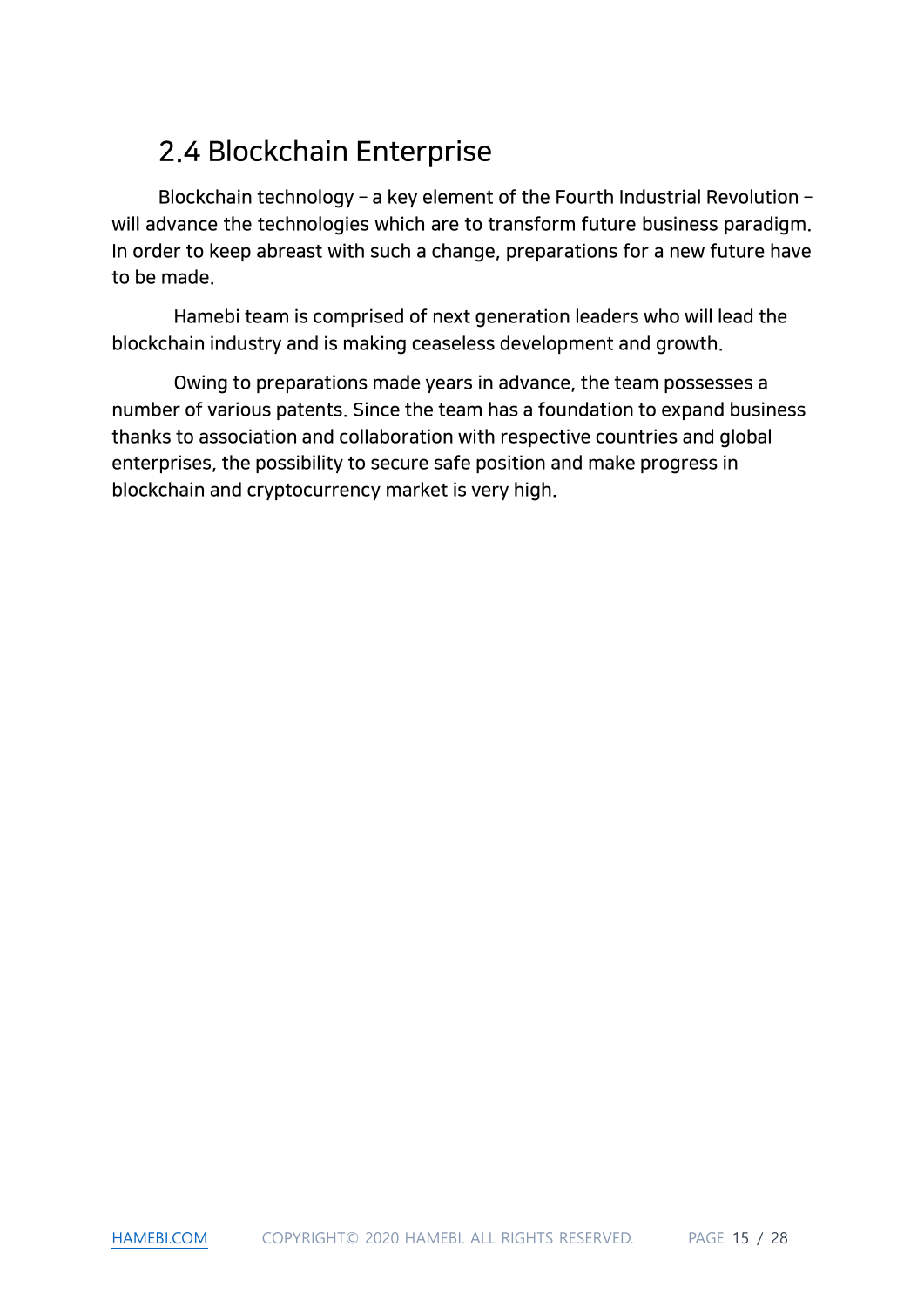## 03.Hamebi (HMB) Token Information

## 3.1 Blockchain & Issuance Information



Token Name: Hamebi Token

Token Symbol: HMB

Total Circulation Amount (CoinBene Exchange): 5,221,480,000 HMB

(\*Total Issuance Amount: Of 400,000,000,000 coins, the amount of coins, except 5,221,480,000, will be used for future policy support purposes only.

Decimal Points: 18

Market Price Policy: Flexible connection between fixed currency rate and fluctuating exchange rate

Token base: ERC 20

Compatible Cash: MCH, HRO Charge, Withdrawal, Currency Exchange

Contract: 0xC3b2140aC3E95EdFea220681EeCA127fC81E4929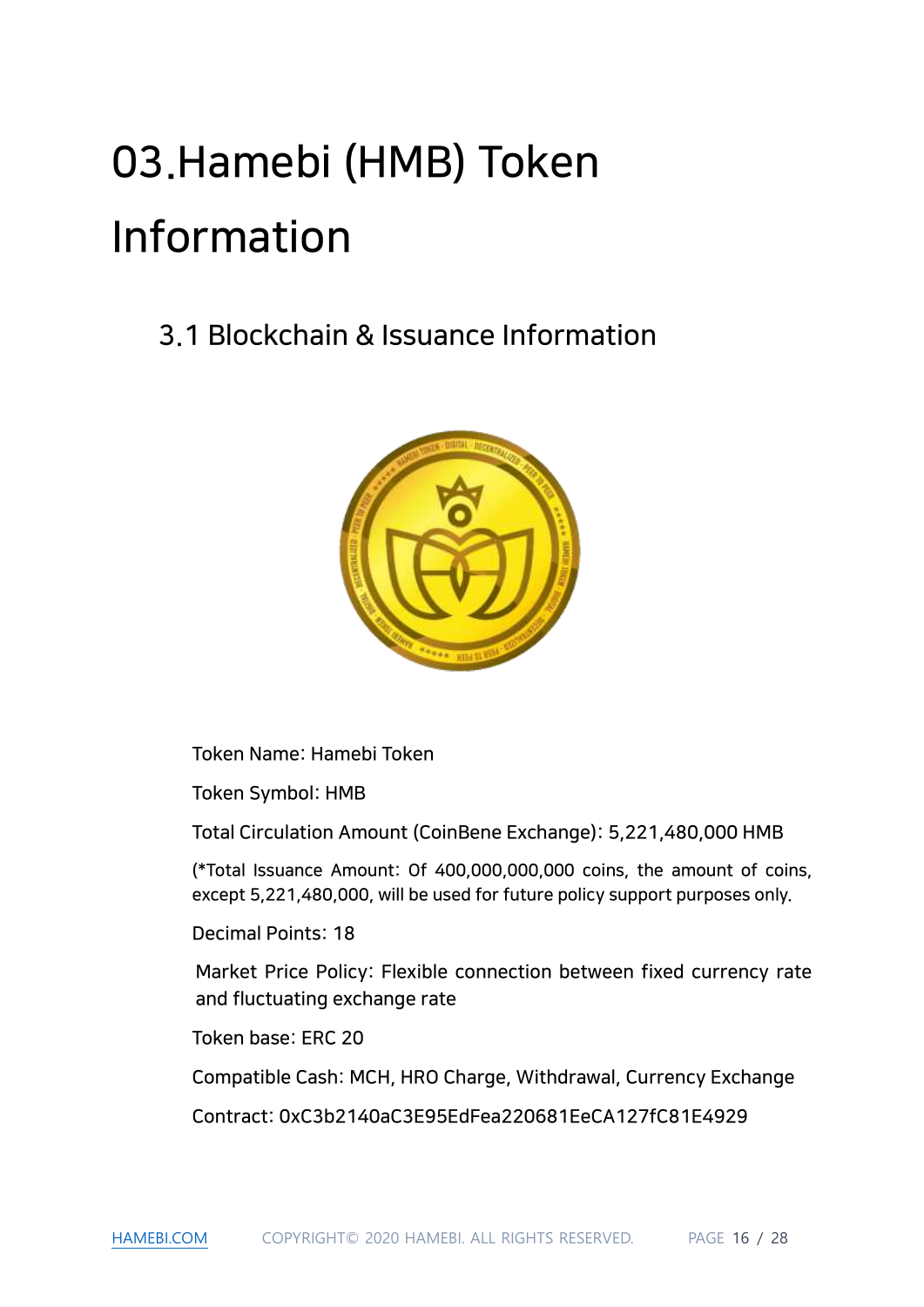## 3.2 Fund Allocation Plan



## MobiFriends is 100 billion KRW in scale (KRW)

## (400 million HMB in scale)

| <b>Classification</b> | <b>Name of Business</b>                      | <b>Business</b> | <b>Note</b> |
|-----------------------|----------------------------------------------|-----------------|-------------|
|                       |                                              | <b>Expenses</b> |             |
| Total                 |                                              | 354             | 3-year      |
|                       |                                              | billion         | business    |
|                       |                                              |                 | expenses    |
|                       | Asia (Korea) 50 personnel 300~500 pyeong     | 46 billion      |             |
|                       | North America (USA) 50 personnel 300~500     | 46 billion      |             |
|                       | pyeong                                       |                 |             |
| Expansion of          | Interior, cost of equipment including server | 18 billion      |             |
| office and            | maintenance, etc.                            |                 |             |
| management            | Personnel expenses for 100 personnel         | 144             |             |
| team                  |                                              | billion         |             |
|                       | Middle East / Africa Business Management     | 50 billion      |             |
|                       | Team                                         |                 |             |
|                       | <b>Europe Business Management Team</b>       | 50 billion      |             |

※ No problem in fulfillment so long as budget is secured by core team which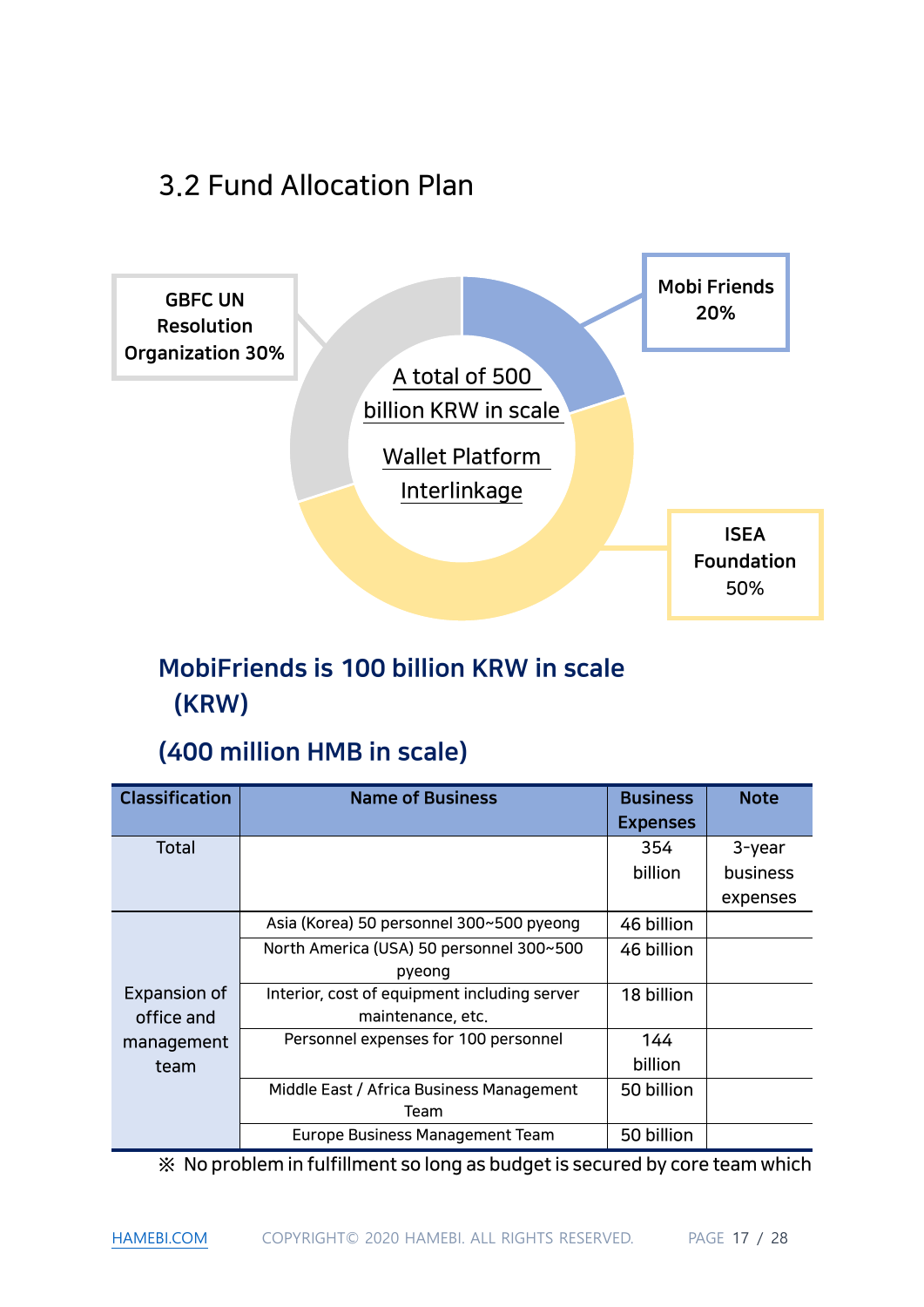#### completed policy and planning.

| <b>Classification</b>                        | <b>Name of Business</b>                                                      | <b>Business</b><br><b>Expenses</b> | <b>Note</b>                    |
|----------------------------------------------|------------------------------------------------------------------------------|------------------------------------|--------------------------------|
| Total                                        |                                                                              | 180 billion                        | 3-year<br>business<br>expenses |
| Development<br>and<br>establishment<br>tasks | Development and connection of MobiCoins<br><b>Integrated Wallet Platform</b> | 20 billion                         | 6 months                       |
|                                              | Development and connection of home payment<br>setup box                      | 30 billion                         | 6 months                       |
|                                              | Development and establishment of integrated<br>chatting application          | 30 billion                         | 6 months                       |
|                                              | Establishment of IoT network                                                 | 50 billion                         | 6 months                       |
|                                              | Development fee associated with adjacent                                     | 50 billion                         |                                |
|                                              | businesses                                                                   |                                    |                                |

※ Able to overcome legal barriers after preoccupying patent registration and securing development direction.

| <b>Classification</b>                                                         | <b>Name of Business</b>                          | <b>Business</b> | <b>Note</b> |
|-------------------------------------------------------------------------------|--------------------------------------------------|-----------------|-------------|
|                                                                               |                                                  | <b>Expenses</b> |             |
| Total                                                                         |                                                  | 330 billion     | 3-year      |
|                                                                               |                                                  |                 | business    |
|                                                                               |                                                  |                 | expenses    |
| MobiDollar<br><b>business</b><br>launching<br>projects in 510<br>major cities | Launching business in 5 cities in second half of | 10 billion      | 24 months   |
|                                                                               | year 2021                                        |                 |             |
|                                                                               | Launching business in 10 cities in first half of | 20 billion      | 24 months   |
|                                                                               | year 2022                                        |                 |             |
|                                                                               | Launching business in 50 cities in second half   | 100 billion     | 24 months   |
|                                                                               | of year 2022                                     |                 |             |
|                                                                               | Launching business in 50 cities in first half of | 100 billion     | 24 months   |
|                                                                               | year 2023                                        |                 |             |
|                                                                               | Launching business in 50 cities in second half   | 100 billion     | 24 months   |
|                                                                               | of year 2023                                     |                 |             |

※ It can be used as a practical currency in real economy around the world.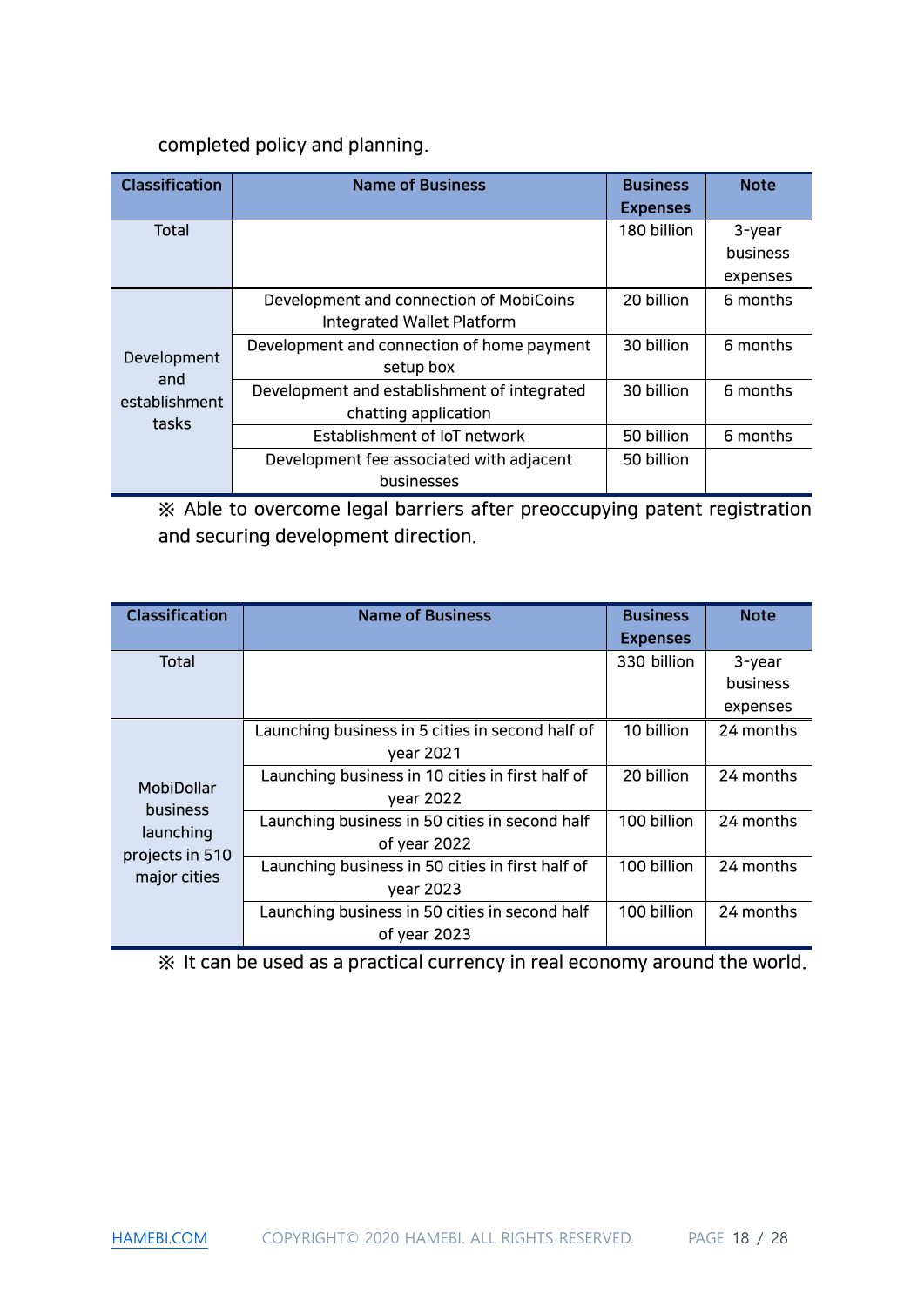| <b>Classification</b> | <b>Name of Business</b>                       | <b>Business</b> | <b>Note</b> |
|-----------------------|-----------------------------------------------|-----------------|-------------|
|                       |                                               | <b>Expenses</b> |             |
| Total                 |                                               | 136 billion     | 3-year      |
|                       |                                               |                 | business    |
|                       |                                               |                 | expenses    |
|                       | Year 2021 policy development and 17           | 10 billion      |             |
|                       | Sustainable Development goal projects support |                 |             |
| UN project            | Year 2022 policy development and 17           | 40 billion      |             |
| development           | Sustainable Development goal projects support |                 |             |
|                       | Year 2023 policy development and 17           | 50 billion      |             |
|                       | Sustainable Development goal projects support |                 |             |
| Other                 |                                               | 36 billion      |             |

※ By developing UN policy which the entire world acknowledges and cooperates and giving support for voted UN Agenda 2030, Hamebi will come to manage real economy infrastructure all around the world.

※ Due to the COVID-19 Pandemic, all plans will be postponed 2 years.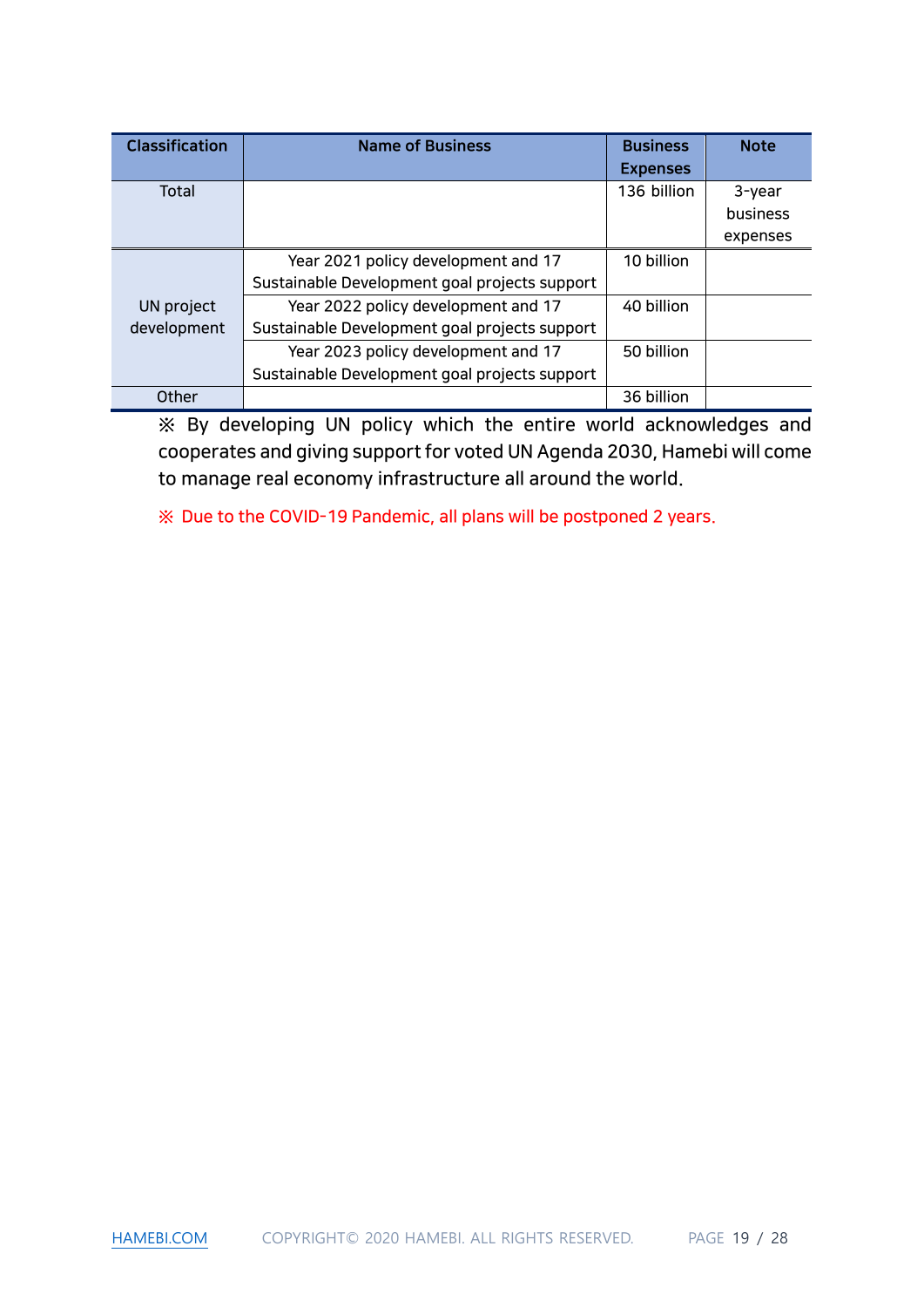## 04 Hamebi(HMB) Patents

Hamebi has come to possess exclusive right by registering multiple patents for the first time in Korea and has completed applying for global patent (PCT).

## 4.1 Financial related Patents

① Investment mediation system for implementing bond transfer function based on block chain technology

② Investment mediation system for mediating financial services between users who matched investment and loan conditions

③ Peer to peer investment matching system

④ Financial system for matching suitable investors based on the user's loan conditions

⑤ Online investment mediation system for providing suitable investor matching service according to condition selection

⑥ P2P mediation system providing investor connection service

⑦ Investment mediation system for performing bond verification using virtual money

⑧ Peer To Peer Investment Matching Mediating System

⑨ Online loan system using virtual currency

⑩ Investment mediation system for selecting investors who meet loan condition

⑪ Investment mediation system for providing mediation function between individual users using loan and investment condition matching technology

⑫ P2P mediation system for providing investor mediation service based on online credit review and lending condition judgment

⑬ Investment mediation system performing group matching between debtor and investor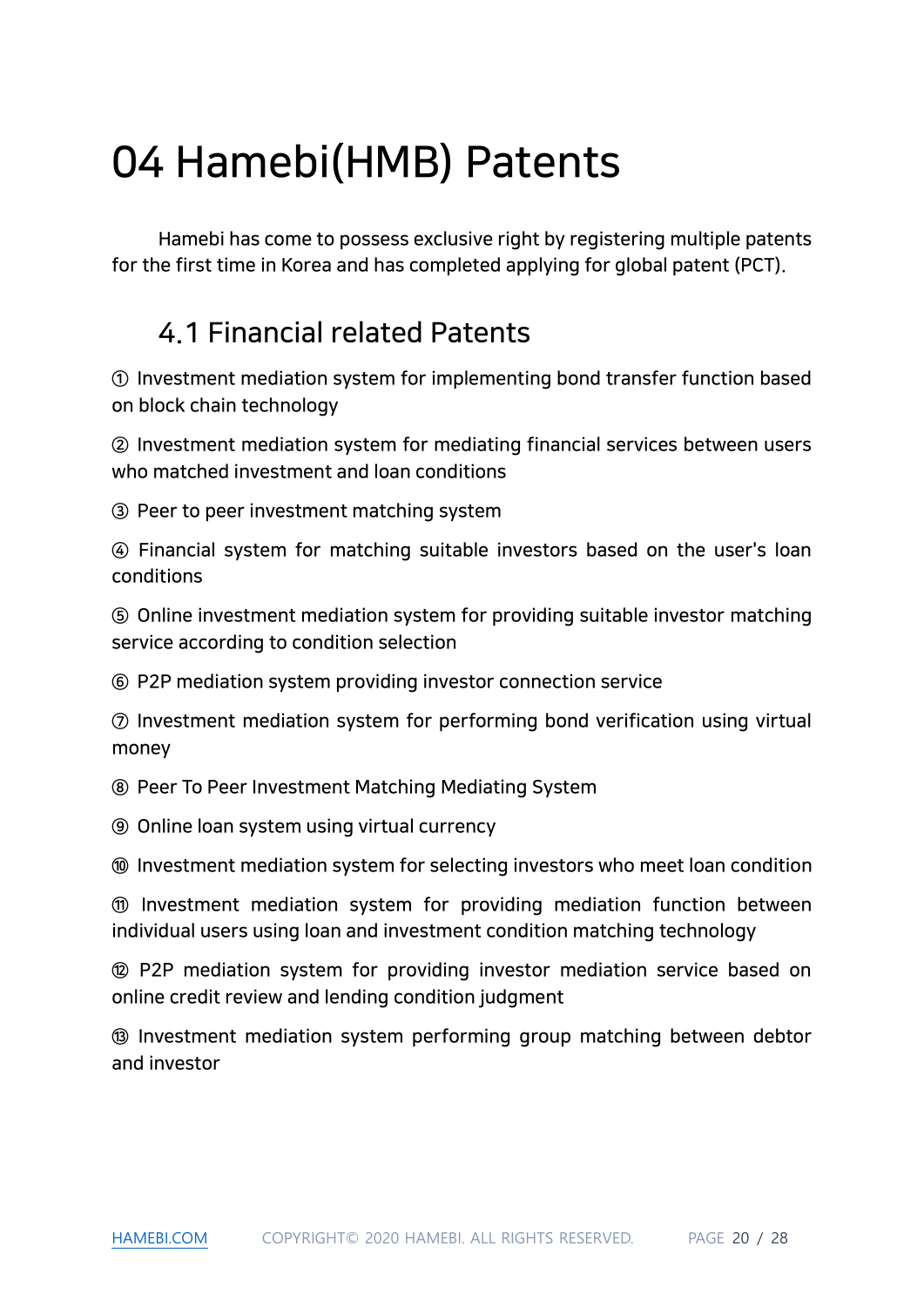## 4.2 Messenger related Patents

① DEVICE AND METHOD FOR EXECUTING MULTI MESSENGER BASED ON INTEGRATED AUTHENTICATION

② METHOD AND APPARATUS FOR INTEGRATING AND EXECUTING MULTIPLE **MESSENGERS** 

③ METHOD AND APPARATUS FOR COMBINING AND PROVIDING COMMUNICATION LISTS PERFORMED IN MULTIPLE INSTANT MESSENGER

④ METHOD AND APPARATUS FOR INTEGRATED MANAGEMENT OF MEESSAGES AND FILES RECEIVED FROM MULTIPLE MESSENGERS

⑤ METHOD AND APPARATUS FOR INTEGRATED MANAGEMENT OF MESSENGER RELATED DATA

⑥ METHOD AND APPARATUS FOR AUTOMATICALLY SELECTING SUITABLE MESSENGER IN INTEGRATED MESSENGER APPLICATION TO TRANSMIT MESSAGE

⑦ METHOD AND APPARATUS FOR ADDITIONAL REGISTRATION SUPPORT OF MESSENGER IN INTEGRATED MESSENGER APPLICATION

## 4.3 Logistic Field related Patents

① Commodities and cryptocurrency exchange support system

② SYSTEM FOR EVALUATING OF COMMODITIES AND SUPPORTING TRANSACTIONS OF CRYPTOCURRENCY

③ System for investment mediation using electronic money as a certificate of bond

## 4.4 Applicable Business Fields

① Real time networking between midair drone and driverless vehicle

② Simultaneous access system for multiple delivery task

③ Materializing big data with regard to respective channels and processing contents task

④ Distinguishing whether financial support is necessary task (urgent financial support)

⑤ Application for asset risk dispersion task (insurance, etc.)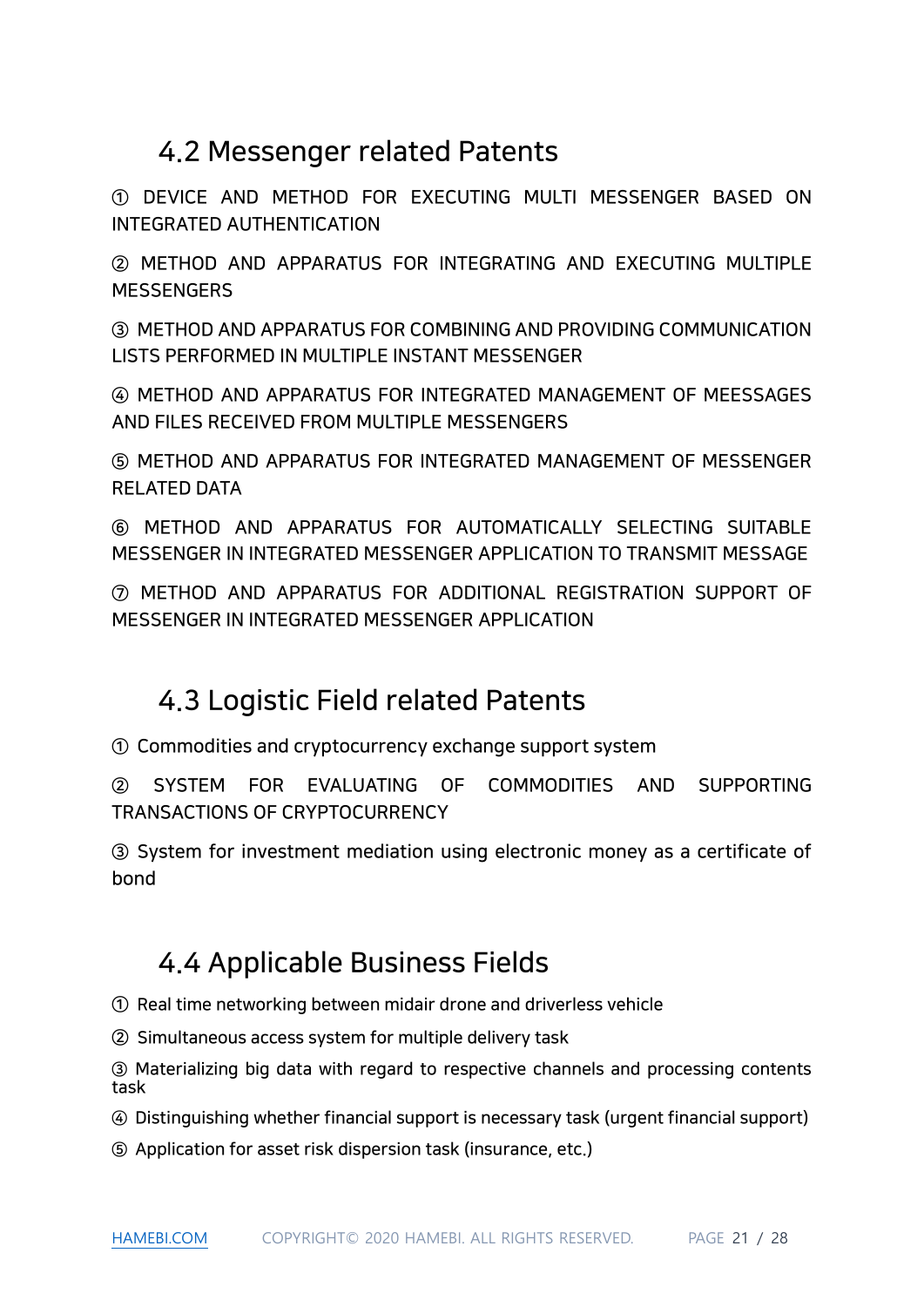## 05 Hamebi (HMB) Token Roadmap

## 5.1 Beginning to Present (2015 ~ 2019.2Q)

## 2015 | Planning and Launching

- Planning and developing Android application and launching by Indian developer and Korean developer (participation by Current BOScoin developer) [Contributed]

## 2016 | MobiDollar Public Policy

- Participation in world's joint currency project MobiDollar policy planning (public policy sector such as how to release in existing basic policy) [Contributed]

### 2017 | Overseas Developer Launching and UN Announcement

#### First half

- Launching by American & Russian developer and Blockchain financial subject UN announcement (officially announced under the theme 'cryptocurrency' within UN twice) [Completed]

#### Second half

- Invitation to UN high-level political forum (four masters and doctors had approval for dispatching to the forum under the theme "Eradicating poverty and promoting prosperity in a changing world") [Completed]

## 2018 | MobiDollar Authority Delegation & Patent Registration

#### First half

- Participation in UN Headquarters parallel summit as a member (completed delegated authority toward MobiDolalr project to ISEA Foundation during conference) [Completed]

#### Second half

- Patents planning and registration completed (possesses approximately 20 patents and completed applying for international patent) [Completed]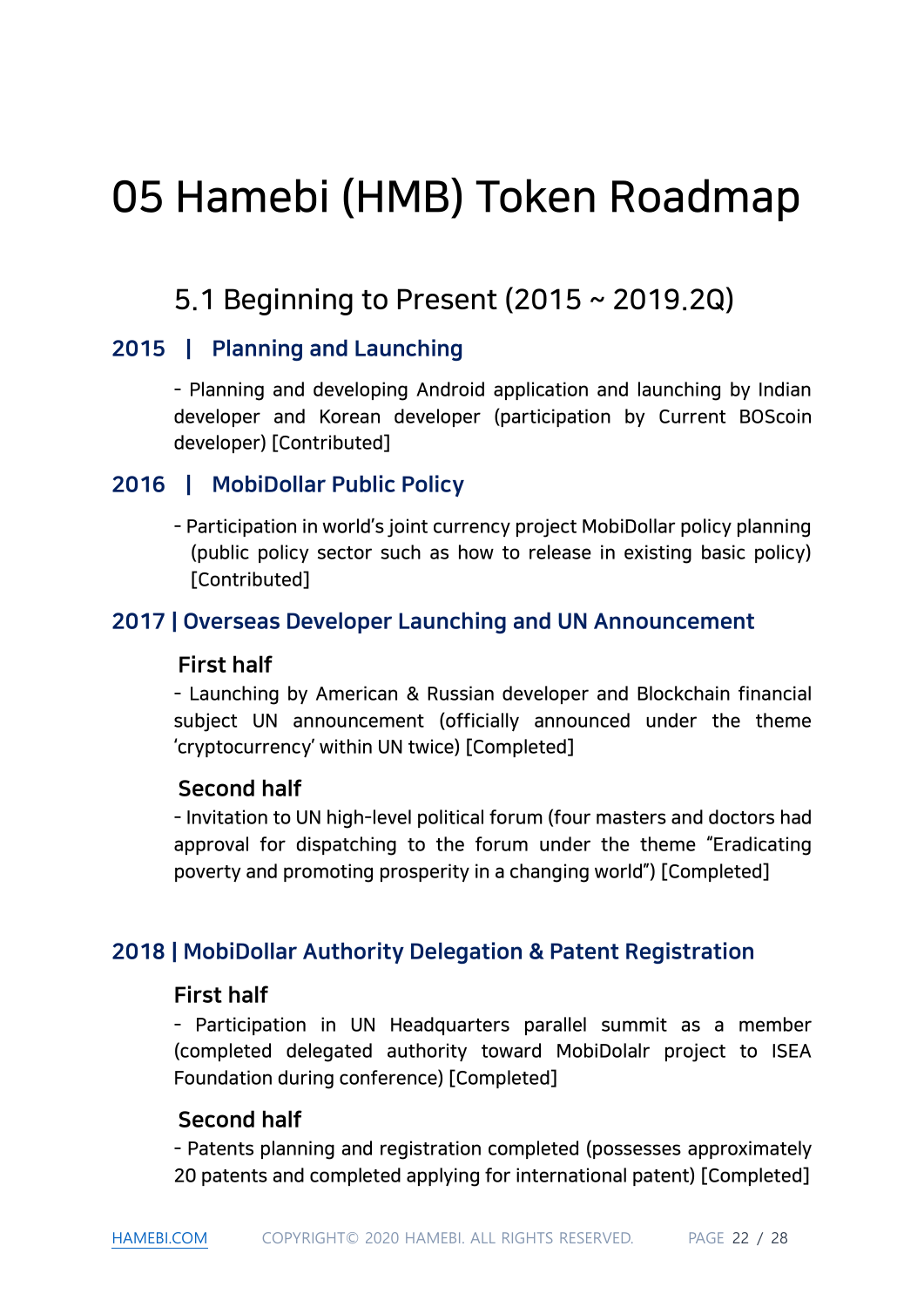## Year 2019

### 1Q 2019 | Dispatch Representatives to U.N.

- Select delegation to UN Non-governmental Organization Regular Session Conference [Completed]

## 2Q 2019 | UN Geneva Conference GBFC Establishment & HMB Announcement

- Making resolutions regarding GBFC organization at UN Geneva and hold HMB announcement conference [Completed]

#### 3Q 2019 | Exchange Market List Test & Wallet Platform Setup

- One of the world top 10 Exchange Market Listing Test and P2P Module set-up on Wallet Platform [Completed]

### 4Q 2019 | Organize Additional Development Team

- Organize additional development team for additional development, improvement, and service update of Hamebi Token [In progress]

## 5.2 Present to Future plans (2020 ~)

## Year 2020

#### 1Q 2020 | Shopping Mall Launching and Marketing

- Additional marketing for overseas expansion and launching and invigoration of shopping mall [In progress]

### 2Q 2020 | Reinforcement of Wallet Platform Business

- Reinforcement of MobiCoins Integrated Wallet Platform Development [Partly Completed]

#### 3Q 2020 | UN Human Rights Council Linkage

- Due to the COVID-19 Pandemic, Visual meetings were proceeded and written statements have been submitted.

## 4Q 2020 | Collaboration with Financial Institutions and Cryptocurrency ATM Manufacture

- Cryptocurrency Loan Financial Institution Collaboration [Possessed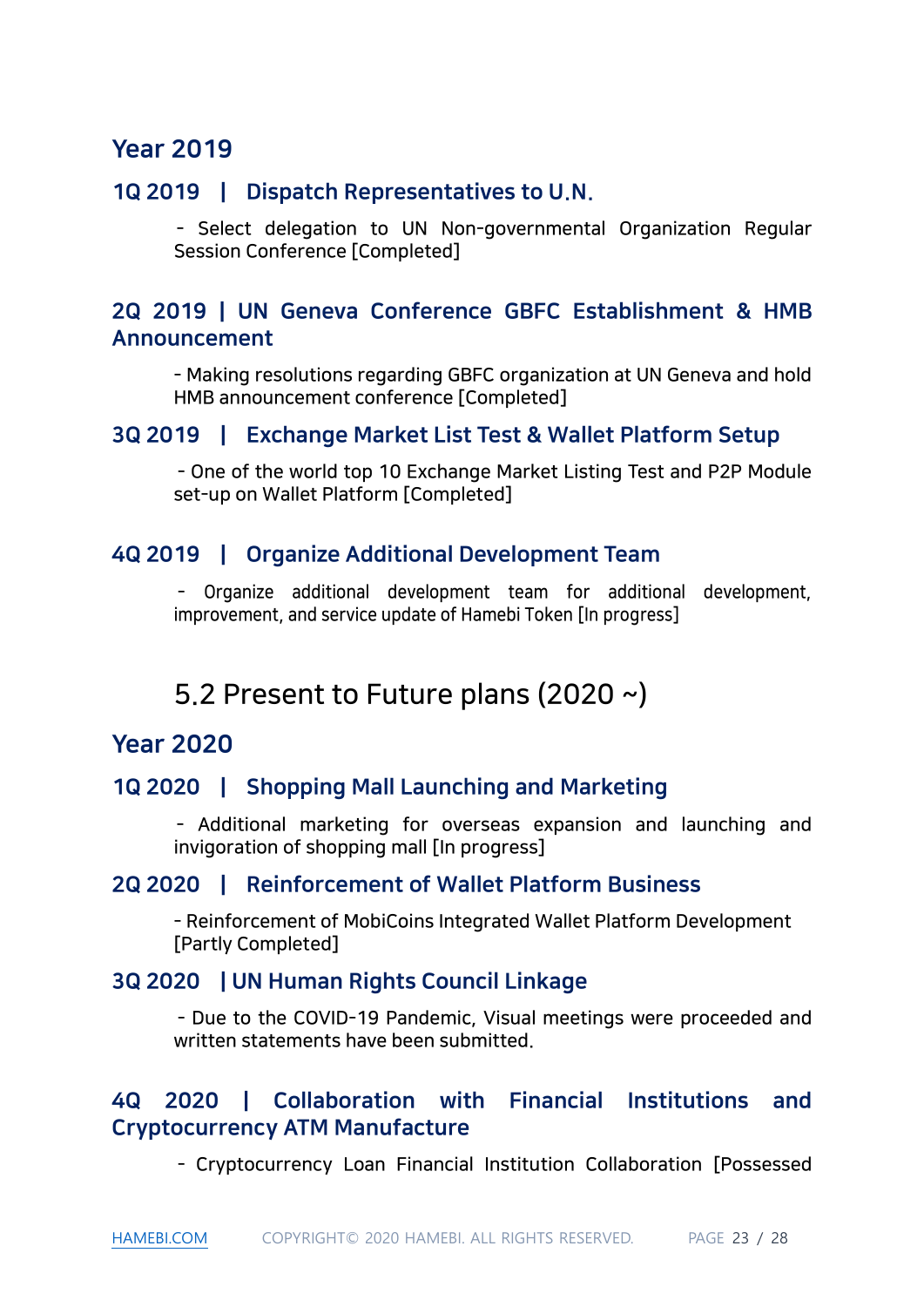Patents]

## 2021 | Smart City Proposal of Recommendation Announcement

- Smart City Collateral Asset Policy Completion
- Integrated Messenger Application Development [Possessed Patents]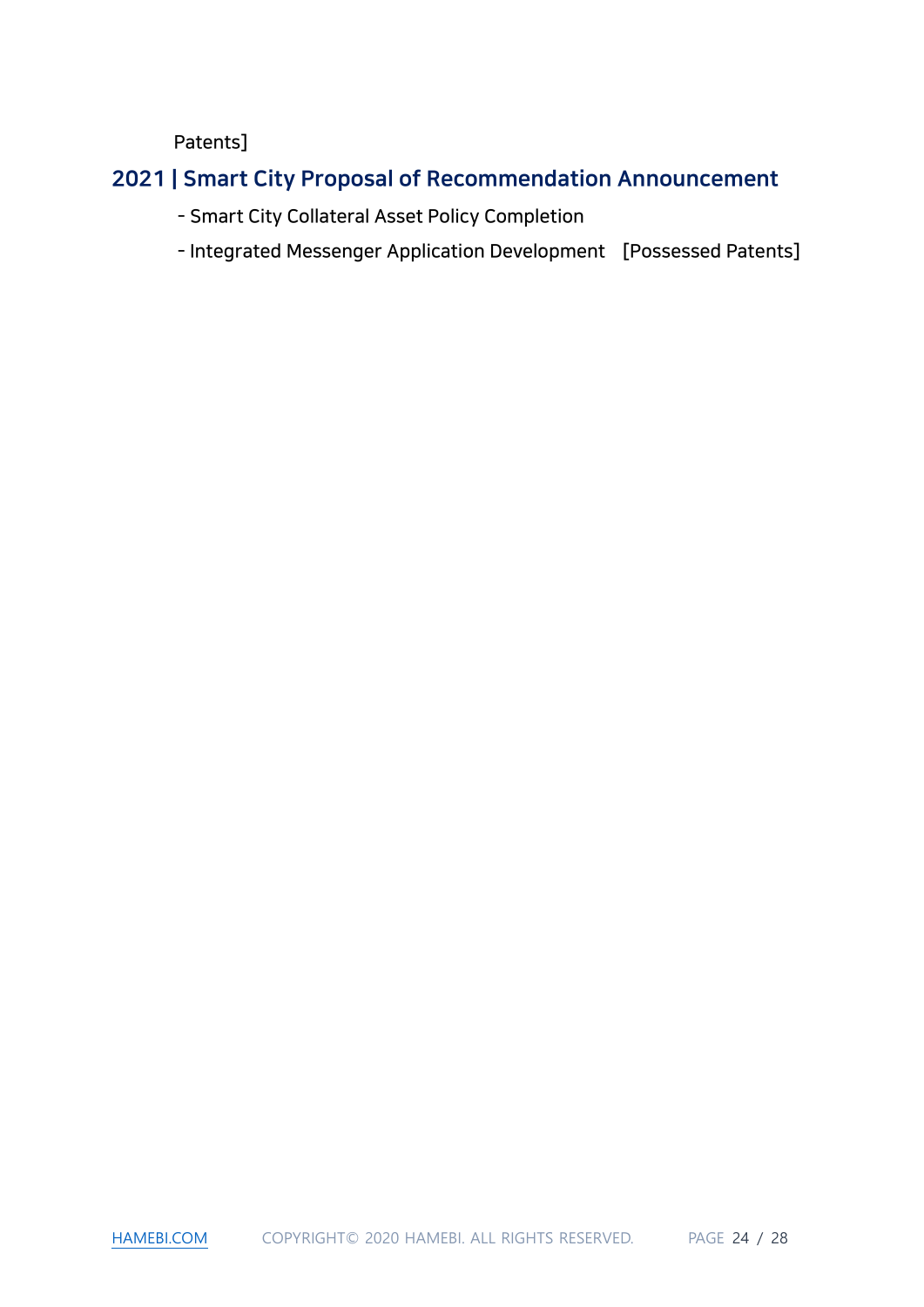## 06 Development Consortium

## Chief Policy Director



## KIM Sion

- Chief of Hamebi Token(HMB) project
- Master's degree in International Development in Public Policy Management, Tsinghua University, Beijing, China
- Bachelor's degree in Business Administration, State
- University of New York at Stony Brook, New York, U.S.
- CEO of Mobi Friends. Co., Ltd.
- MobiDollar Project Policy Director

## - Chief Director of Technology and Development



## KANG Hyeug

- Technology Development Team Director
- Master's degree in Computer Science, Korea University, Republic of Korea
- Chief Director of Blockchain Wallet Development
- 20-year experience in computer science and application technology and development
- General Team Director of Dream Security (Server and Security)

## Development of Hamebi (HMB) blockchain and platform technology

In this platform and token development and policy, executives and developers of professional institutes in multiple blockchain fields are participating in the form of consortium.

Please understand that we are not leaking any personal information of participants until development is complete for the sake of project security.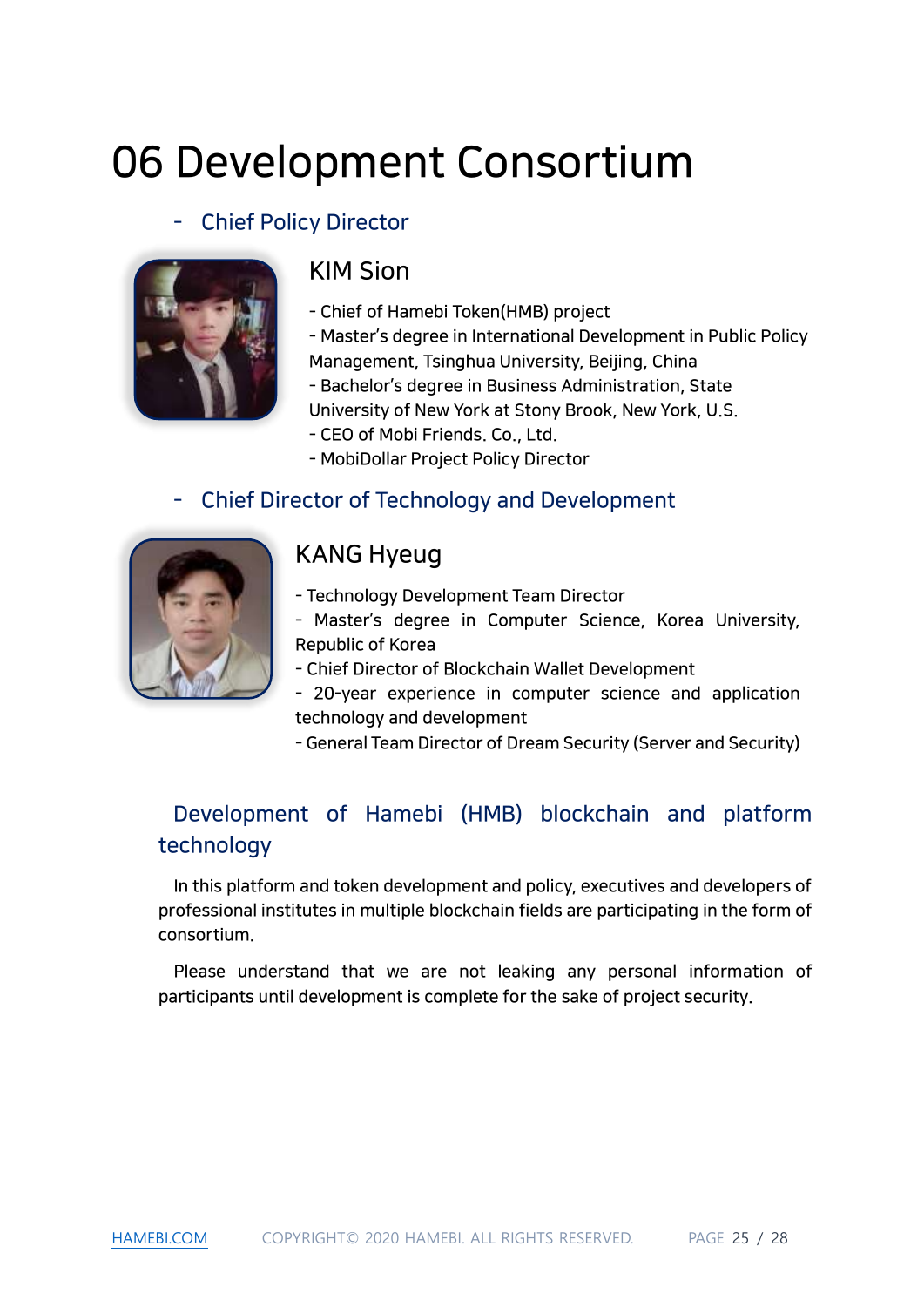## - Arab-Middle East Advisor



Hamad Emad Tareq - President of AACID



## Adam Soluit

- Business Development Manager - CEO of Rad Econ, Engineering inspection of

## Asia Advisor



LEE Sungjae - CEO of MBank



### KIM Insuk

- President of ISEA Foundation

## - North America Advisor



Taft T. Fettiford - Co-CEO of Thefor. Inc.,



## PARK Seohyun

- CEO of Thefor. Inc.,

## Europe Advisor



Henry Sejong Keonho KIM

- President and Chairperson of **GBFC** 



Hammouda Ben Alaya - Committee member of GBFC

During the UN Conference where 219 NGO representatives who received participation approval and 20 voters who participated, the resolution that HMB will work with MobiDollar has been made.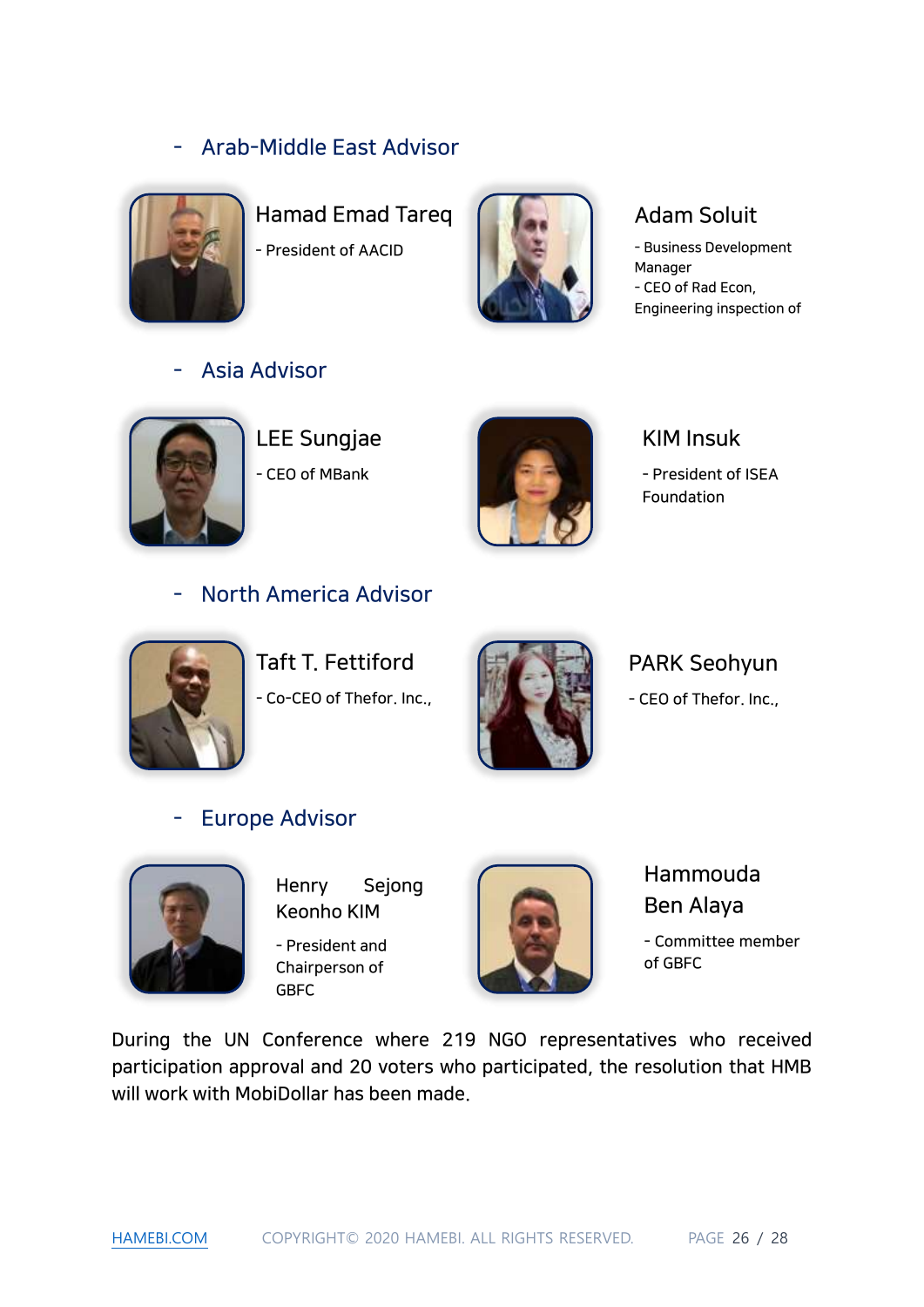## 07 Appendix

#### Explanation of jargons

Decentralization: being autonomously run in small scale dispersed units after straying from centralization

Platform: service allowing users to access and use system easily by establishing information system environment

Smart city: latest city which reinforced city's major functions and created a network by using advanced technologies

IoT: system collecting, controlling, and managing information by attaching sensor and processor on object

Algorithm: a series of fixed procedures, methods, and formulas to resolve problems

Prosumer: a compound word of producer and consumer used for the first time by futurist late Alvin Toffler

Gold standard: currency system calculating value of currency based on value of certain amount of gold

Key currency: basic currency in global payment or financial transactions

#### Hamebi (HMB) part

[UN Announcement by KIM Sion Policy Director] <https://www.youtube.com/watch?v=0CSWADiunio> (4 minutes 15 seconds)

<https://www.youtube.com/watch?v=Xhfhjndv6oQ>

<https://www.youtube.com/watch?v=kqf4X5DBRbA>

[YouTube MobiDollar videos (English, Japanese, Korean, Spanish, etc.)] [https://www.youtube.com/results?search\\_query=mobidollar](https://www.youtube.com/results?search_query=mobidollar)

[Policy Director confirmed in the video on voting GBFC at UN Convention] <https://www.youtube.com/watch?v=cFcrZBS5ggg>

This white paper is officially available on https://hamebi.com. Modification and distribution are strictly prohibited without prior consent from Hamebi Token Team.